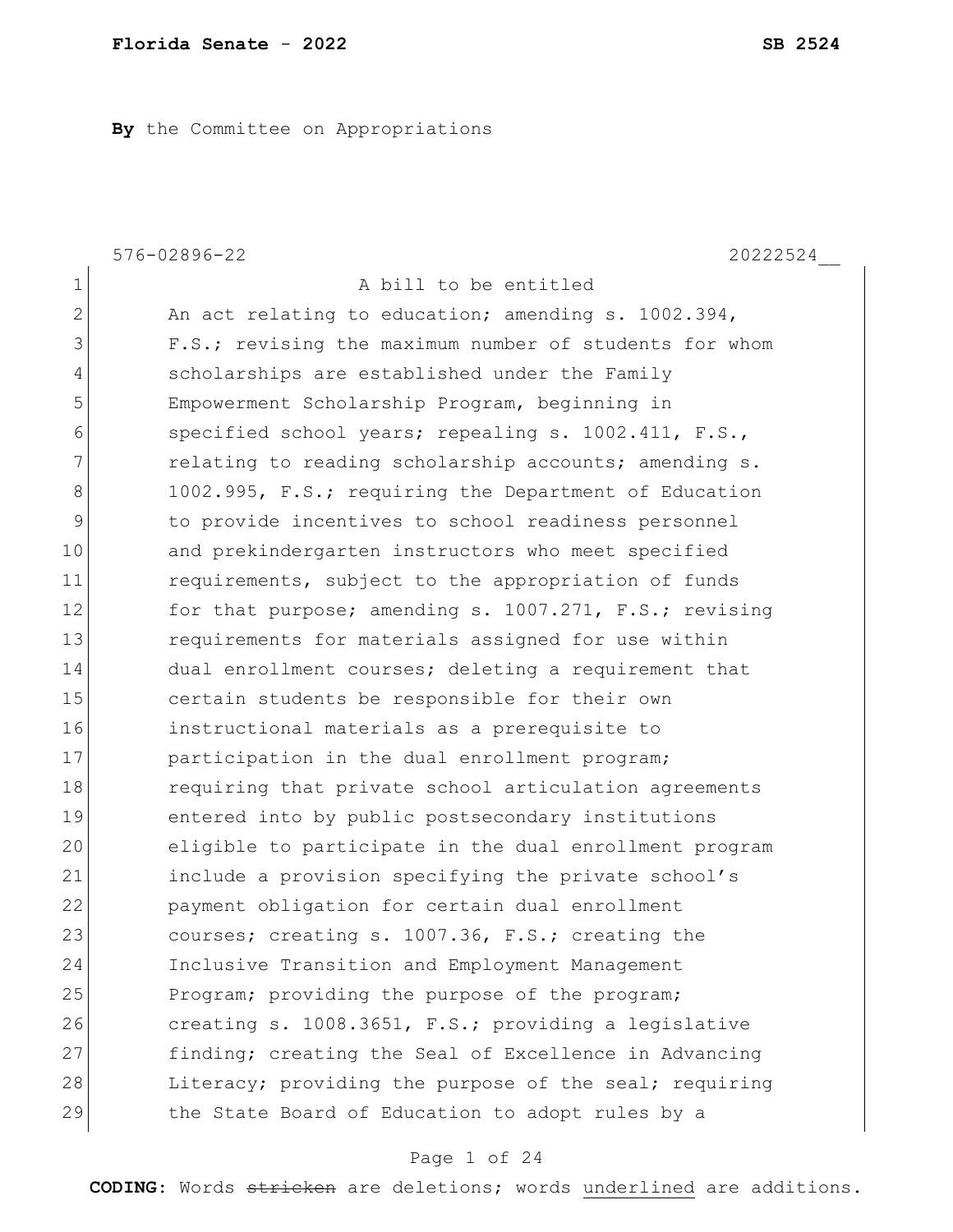|    | 576-02896-22<br>20222524                               |
|----|--------------------------------------------------------|
| 30 | specified date; establishing the criteria for earning  |
| 31 | the seal; specifying requirements for such criteria;   |
| 32 | requiring that schools that meet the criteria receive  |
| 33 | financial awards, subject to the availability of       |
| 34 | funds; specifying how awards must be distributed;      |
| 35 | specifying allowable uses of awards; providing that    |
| 36 | awards are not subject to collective bargaining;       |
| 37 | amending s. 1009.30, F.S.; revising the criteria for   |
| 38 | reimbursement of eligible postsecondary institutions   |
| 39 | for tuition and related instructional materials costs  |
| 40 | for dual enrollment courses; revising participating    |
| 41 | institution reporting requirements under the program;  |
| 42 | requiring the department to reimburse each             |
| 43 | participating institution within a specified           |
| 44 | timeframe; amending s. 1011.48, F.S.; revising the     |
| 45 | manner in which certain fees charged by educational    |
| 46 | research centers for child development are determined; |
| 47 | amending s. 1011.62, F.S.; revising full-time          |
| 48 | equivalent student membership amounts for purposes     |
| 49 | related to the sparsity supplement under the Florida   |
| 50 | Education Finance Program; revising the requirements   |
| 51 | of the evidence-based reading instruction allocation   |
| 52 | under the Florida Education Finance Program; defining  |
| 53 | the term "supervision"; conforming provisions to       |
| 54 | changes made by the act; creating s. 1012.5861, F.S.;  |
| 55 | providing a legislative finding; requiring the         |
| 56 | department to create a statewide early literacy micro- |
| 57 | credential focused on certain readers; authorizing     |
| 58 | district school boards and lab school boards of        |

# Page 2 of 24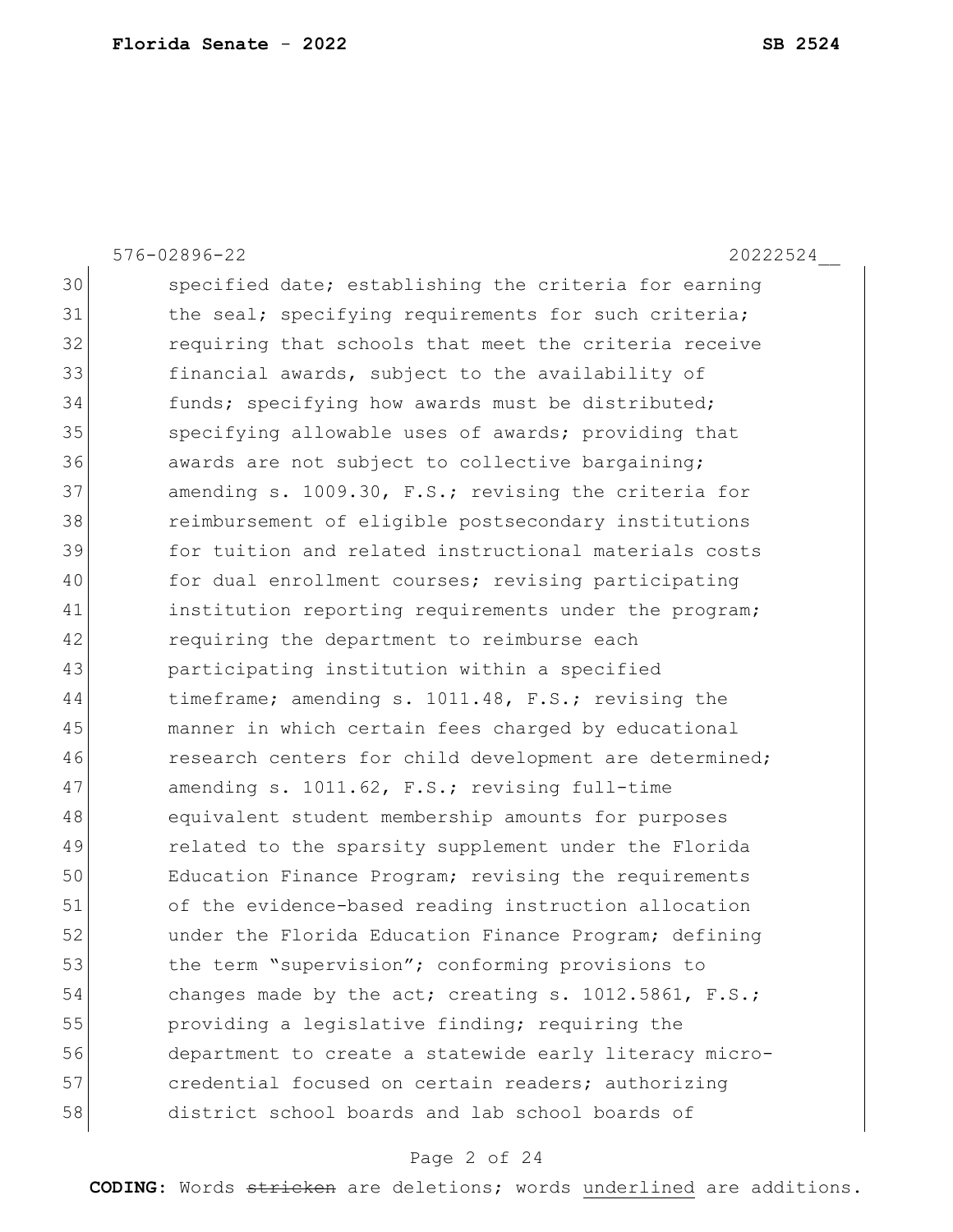|    | 576-02896-22<br>20222524                                          |
|----|-------------------------------------------------------------------|
| 59 | trustees to use certain programs; providing for                   |
| 60 | reciprocity for micro-credentials; requiring that                 |
| 61 | charter schools are provided access to all approved               |
| 62 | micro-credentials; requiring the department to make               |
| 63 | the micro-credential available to certain persons by a            |
| 64 | specified date; specifying the requirements for the               |
| 65 | micro-credential; requiring the state board to adopt              |
| 66 | rules; amending s. 1003.621, F.S.; conforming a cross-            |
| 67 | reference; providing an effective date.                           |
| 68 |                                                                   |
| 69 | Be It Enacted by the Legislature of the State of Florida:         |
| 70 |                                                                   |
| 71 | Section 1. Paragraph (b) of subsection (12) of section            |
| 72 | 1002.394, Florida Statutes, is amended to read:                   |
| 73 | 1002.394 The Family Empowerment Scholarship Program.-             |
| 74 | (12) SCHOLARSHIP FUNDING AND PAYMENT.-                            |
| 75 | (b) 1. Scholarships for students determined eligible              |
| 76 | pursuant to paragraph (3) (b) are established for up to 26,500    |
| 77 | $20,000$ students annually beginning in the 2022-2023 $2021-2022$ |
| 78 | school year. Beginning in the 2023-2024 2022-2023 school year,    |
| 79 | the maximum number of students participating in the scholarship   |
| 80 | program under this section shall annually increase by 1.0         |
| 81 | percent of the state's total exceptional student education full-  |
| 82 | time equivalent student enrollment, not including gifted          |
| 83 | students. An eligible student who meets any of the following      |
| 84 | requirements shall be excluded from the maximum number of         |
| 85 | students if the student:                                          |
| 86 | a. Received specialized instructional services under the          |
| 87 | Voluntary Prekindergarten Education Program pursuant to s.        |

# Page 3 of 24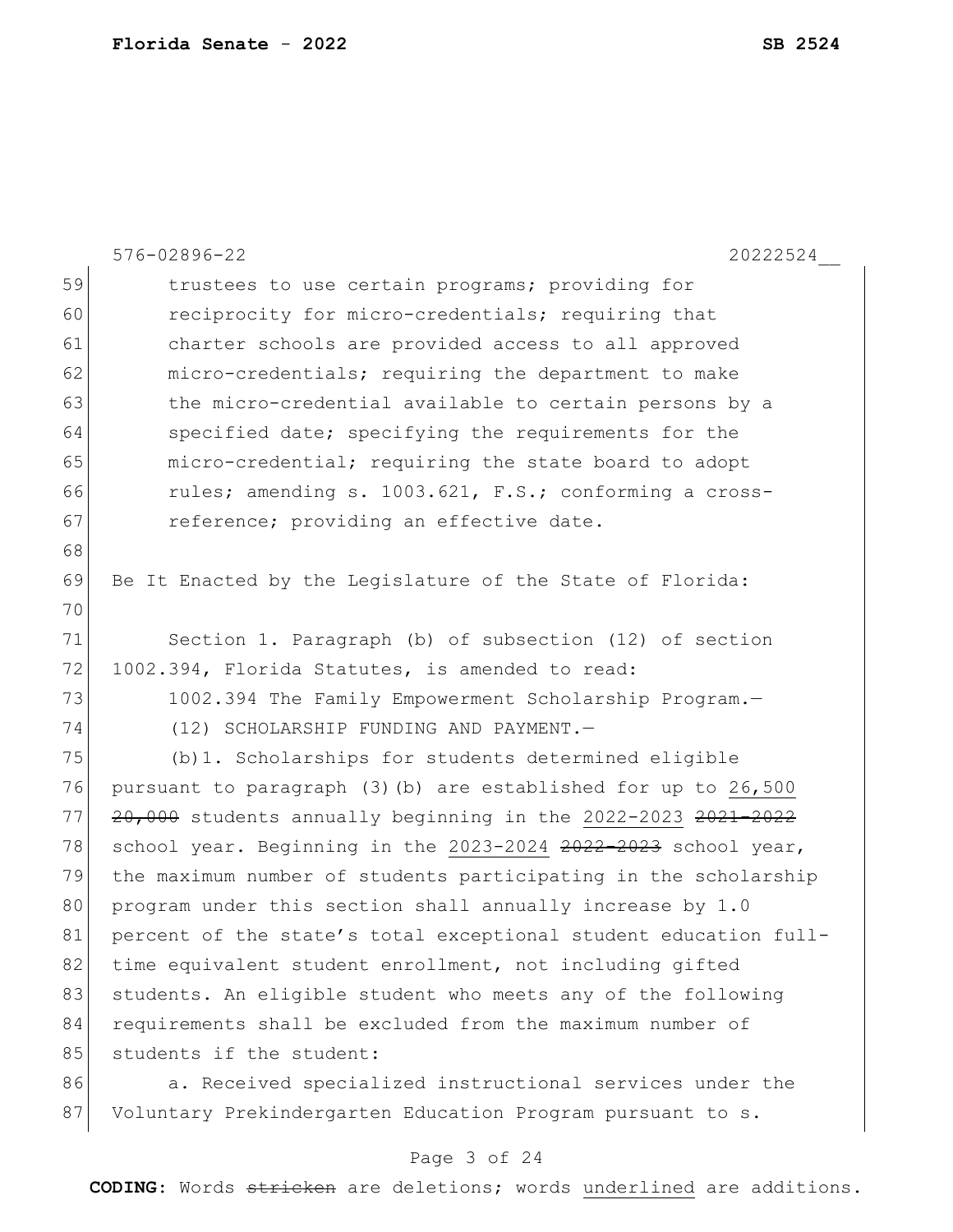|     | 576-02896-22<br>20222524                                         |
|-----|------------------------------------------------------------------|
| 88  | 1002.66 during the previous school year and the student has a    |
| 89  | current IEP developed by the local school board in accordance    |
| 90  | with rules of the State Board of Education;                      |
| 91  | b. Is a dependent child of a member of the United States         |
| 92  | Armed Forces, a foster child, or an adopted child;               |
| 93  | c. Spent the prior school year in attendance at a Florida        |
| 94  | public school or the Florida School for the Deaf and the Blind.  |
| 95  | For purposes of this subparagraph, the term "prior school year   |
| 96  | in attendance" means that the student was enrolled and reported  |
| 97  | by:                                                              |
| 98  | (I) A school district for funding during either the              |
| 99  | preceding October or February Florida Education Finance Program  |
| 100 | surveys in kindergarten through grade 12, which includes time    |
| 101 | spent in a Department of Juvenile Justice commitment program if  |
| 102 | funded under the Florida Education Finance Program;              |
| 103 | (II) The Florida School for the Deaf and the Blind during        |
| 104 | the preceding October or February student membership surveys in  |
| 105 | kindergarten through grade 12;                                   |
| 106 | (III) A school district for funding during the preceding         |
| 107 | October or February Florida Education Finance Program surveys,   |
| 108 | was at least 4 years of age when enrolled and reported, and was  |
| 109 | eligible for services under s. $1003.21(1)$ (e); or              |
| 110 | (IV) Received a John M. McKay Scholarship for Students with      |
| 111 | Disabilities in the 2021-2022 school year.                       |
| 112 | 2. For a student who has a Level I to Level III matrix of        |
| 113 | services or a diagnosis by a physician or psychologist, the      |
| 114 | calculated scholarship amount for a student participating in the |
| 115 | program must be based upon the grade level and school district   |
| 116 | in which the student would have been enrolled as the total funds |

# Page 4 of 24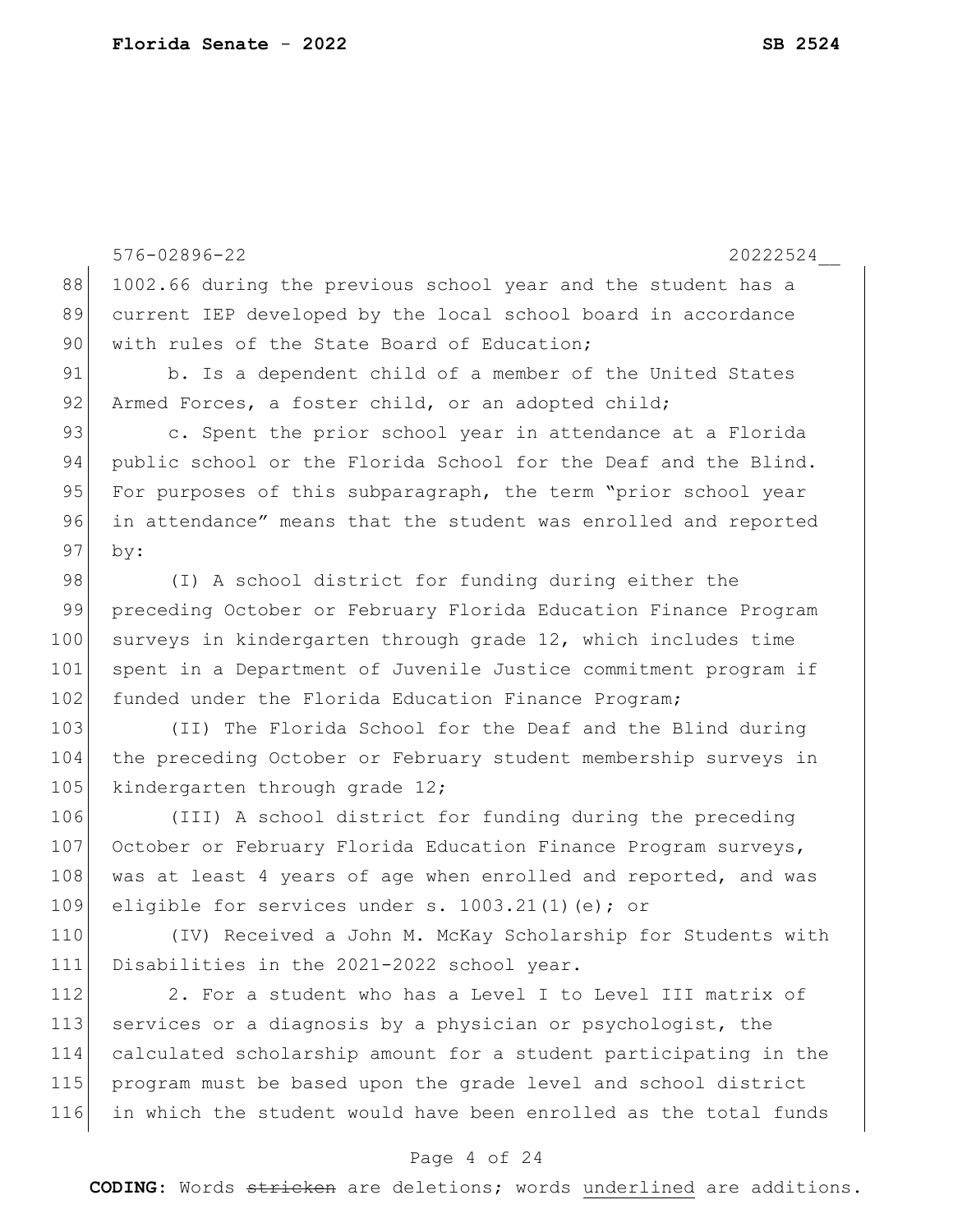576-02896-22 20222524\_\_

117 per unweighted full-time equivalent in the Florida Education 118 Finance Program for a student in the basic exceptional student 119 education program pursuant to s.  $1011.62(1)(c)1.$  and  $(e)1.c.,$ 120 plus a per full-time equivalent share of funds for all 121 categorical programs, as funded in the General Appropriations 122 Act, except that for the exceptional student education 123 quaranteed allocation as provided in s. 1011.62(1)(e)1.c. and  $124$  2., the funds must be allocated based on the school district's 125 average exceptional student education guaranteed allocation 126 funds per exceptional student education full-time equivalent 127 student.

128 3. For a student with a Level IV or Level V matrix of 129 services, the calculated scholarship amount must be based upon 130 the school district to which the student would have been 131 assigned as the total funds per full-time equivalent for the 132 Level IV or Level V exceptional student education program 133 pursuant to s. 1011.62(1)(c)2.a. or b., plus a per-full time 134 equivalent share of funds for all categorical programs, as 135 funded in the General Appropriations Act.

136 4. For a student who received a Gardiner Scholarship 137 pursuant to s. 1002.385 in the 2020-2021 school year, the amount 138 shall be the greater of the amount calculated pursuant to 139 subparagraph 2. or the amount the student received for the 2020- 140 2021 school year.

141 5. For a student who received a John M. McKay Scholarship 142 pursuant to s. 1002.39 in the 2020-2021 school year, the amount 143 shall be the greater of the amount calculated pursuant to 144 subparagraph 2. or the amount the student received for the 2020- 145 2021 school year.

### Page 5 of 24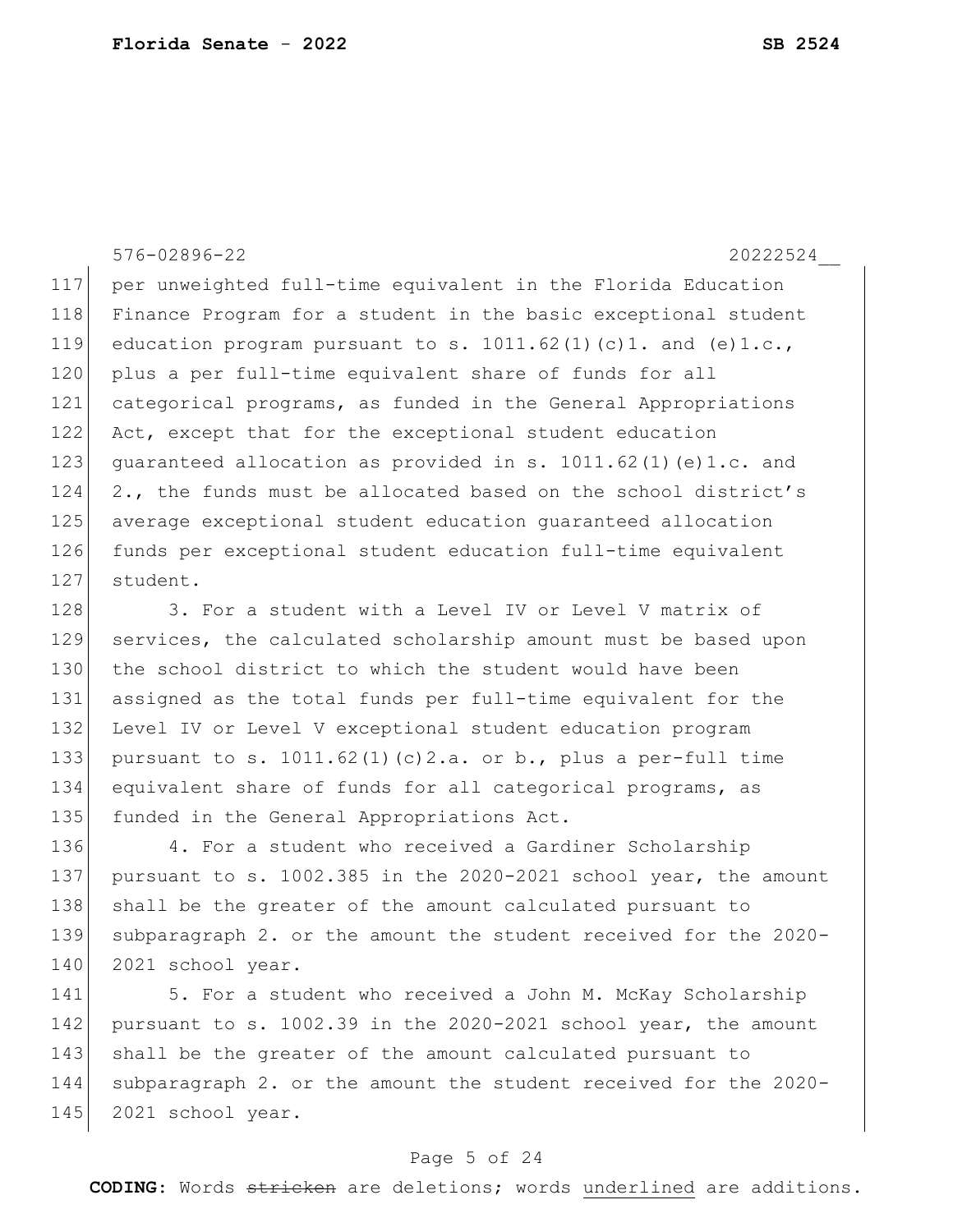576-02896-22 20222524\_\_ 146 6. Upon notification from an organization on July 1, 147 September 1, December 1, and February 1 that an application has 148 been approved for the program, the department shall verify that 149 the student is not prohibited from receiving a scholarship 150 pursuant to subsection (6). The organization must provide the 151 department with the documentation necessary to verify the 152 student's participation. 153 7. Upon verification, the department shall release, from 154 state funds only, the student's scholarship funds to the 155 organization, to be deposited into the student's account in four 156 equal amounts no later than September 1, November 1, February 1, 157 and April 1 of each school year in which the scholarship is in 158 force. 159 8. Accrued interest in the student's account is in addition 160 to, and not part of, the awarded funds. Program funds include 161 both the awarded funds and accrued interest. 162 9. The organization may develop a system for payment of 163 benefits by funds transfer, including, but not limited to, debit 164 cards, electronic payment cards, or any other means of payment 165 which the department deems to be commercially viable or cost-166 effective. A student's scholarship award may not be reduced for 167 debit card or electronic payment fees. Commodities or services 168 related to the development of such a system must be procured by

171 10. Moneys received pursuant to this section do not 172 constitute taxable income to the qualified student or the parent 173 of the qualified student.

169 competitive solicitation unless they are purchased from a state

170 term contract pursuant to s. 287.056.

174 Section 2. Section 1002.411, Florida Statutes, is repealed.

### Page 6 of 24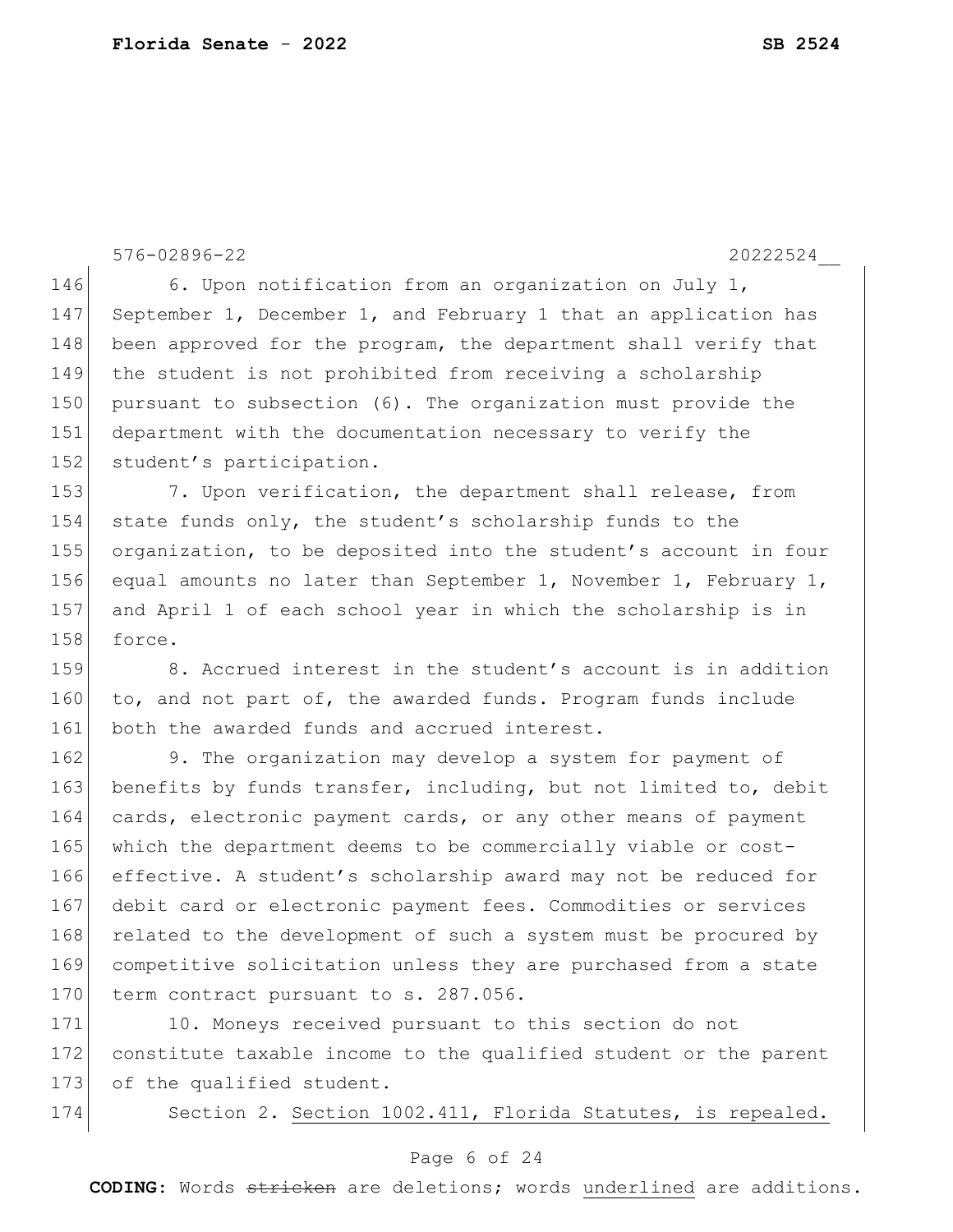|     | 576-02896-22<br>20222524                                         |
|-----|------------------------------------------------------------------|
| 175 | Section 3. Paragraph (c) is added to subsection (1) of           |
| 176 | section 1002.995, Florida Statutes, to read:                     |
| 177 | 1002.995 Early learning professional development standards       |
| 178 | and career pathways.-                                            |
| 179 | (1) The department shall:                                        |
| 180 | (c) Subject to the appropriation of funds by the                 |
| 181 | Legislature, provide incentives to school readiness personnel    |
| 182 | who meet the requirements of s. 1002.88(1) (e) and               |
| 183 | prekindergarten instructors who meet the requirements specified  |
| 184 | in s. 1002.55, s. 1002.61, or s. 1002.63 and who possess a       |
| 185 | reading certification or endorsement or an early literacy micro- |
| 186 | credential as specified in s. 1012.5861 and teach students in    |
| 187 | the school readiness program or the voluntary prekindergarten    |
| 188 | education program.                                               |
| 189 | Section 4. Subsections (17) and (24) of section 1007.271,        |
| 190 | Florida Statutes, are amended to read:                           |
| 191 | 1007.271 Dual enrollment programs.-                              |
| 192 | (17) Instructional materials assigned for use within dual        |
| 193 | enrollment courses shall be made available to dual enrollment    |
| 194 | students from Florida public high schools free of charge. A      |
| 195 | postsecondary institution may not require payment for            |
| 196 | instructional materials costs eligible for reimbursement under   |
| 197 | s. 1009.30 This subsection does not prohibit a Florida College   |
| 198 | System institution from providing instructional materials at no  |
| 199 | cost to a home education student or student from a private       |
| 200 | school. Instructional materials purchased by a district school   |
| 201 | board or Florida College System institution board of trustees on |
| 202 | behalf of dual enrollment students shall be the property of the  |
| 203 | board against which the purchase is charged.                     |
|     |                                                                  |

# Page 7 of 24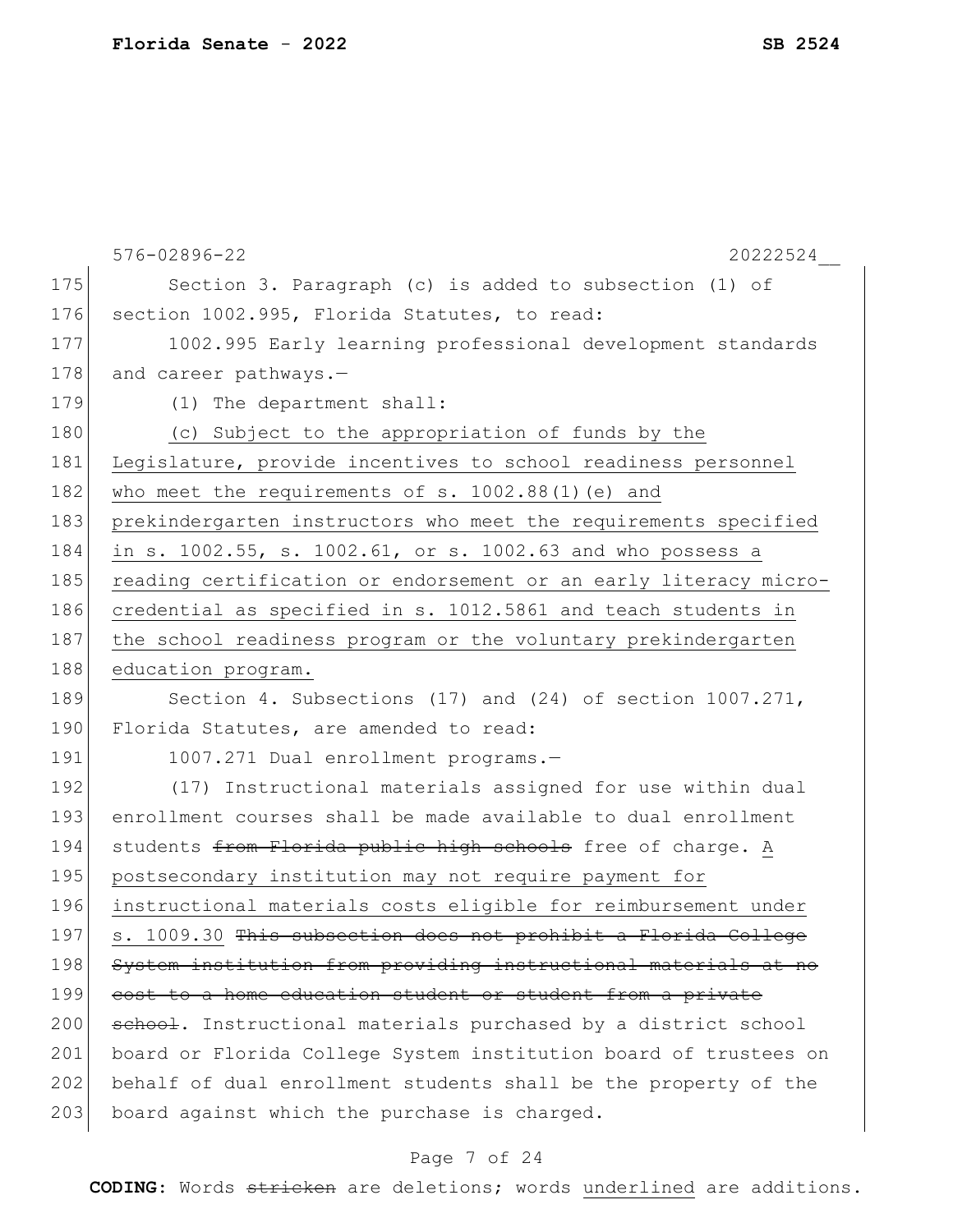576-02896-22 20222524\_\_ 204 (24)(a) The dual enrollment program for a private school 205 student consists of the enrollment of an eligible private school 206 student in a postsecondary course creditable toward an associate 207 degree, a career certificate, or a baccalaureate degree. In 208 addition, a private school in which a student, including, but 209 not limited to, students with disabilities, is enrolled must 210 award credit toward high school completion for the postsecondary 211 course under the dual enrollment program. To participate in the 212 dual enrollment program, an eligible private school student  $213$  must: 214 1. Provide proof of enrollment in a private school pursuant 215 to subsection (2). 216 2. Be responsible for his or her own instructional 217 materials and transportation unless provided for in the 218 articulation agreement. 219 3. Sign a private school articulation agreement pursuant to 220 paragraph (b). 221 (b) Each public postsecondary institution eligible to 222 participate in the dual enrollment program pursuant to s.  $223$  1011.62(1)(i) must enter into a private school articulation 224 agreement with each eligible private school in its geographic 225 service area seeking to offer dual enrollment courses to its 226 students, including, but not limited to, students with 227 disabilities. By August 1 of each year, the eligible 228 postsecondary institution shall complete and submit the private 229 school articulation agreement to the Department of Education. 230 The private school articulation agreement must include, at a 231 minimum: 232 1. A delineation of courses and programs available to the

### Page 8 of 24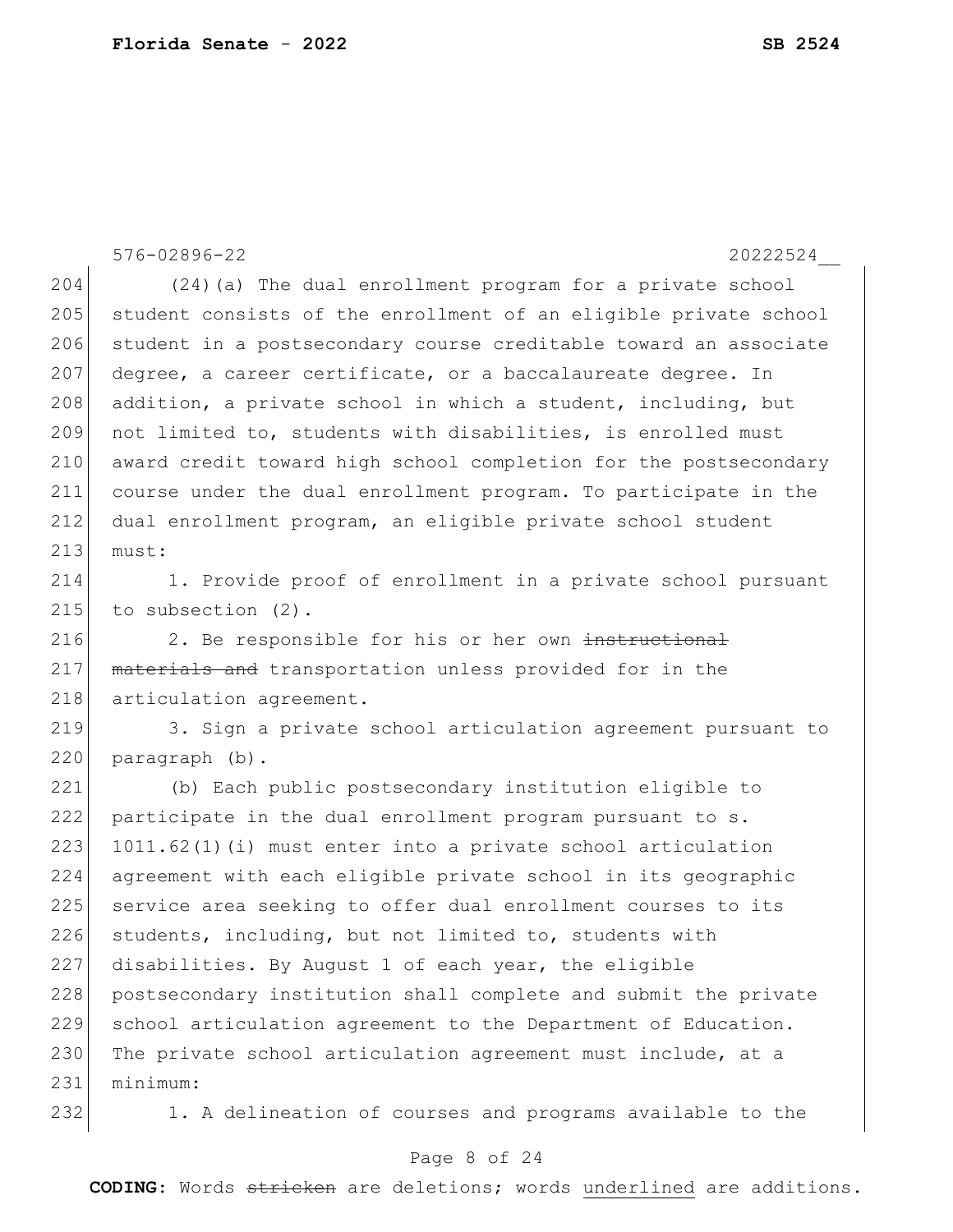|     | 576-02896-22<br>20222524                                        |
|-----|-----------------------------------------------------------------|
| 233 | private school student. The postsecondary institution may add,  |
| 234 | revise, or delete courses and programs at any time.             |
| 235 | 2. The initial and continued eligibility requirements for       |
| 236 | private school student participation, not to exceed those       |
| 237 | required of other dual enrollment students.                     |
| 238 | 3. The student's responsibilities for providing his or her      |
| 239 | own instructional materials and transportation.                 |
| 240 | 4. A provision clarifying that the private school will          |
| 241 | award appropriate credit toward high school completion for the  |
| 242 | postsecondary course under the dual enrollment program.         |
| 243 | 5. A provision relating to payment for dual enrollment          |
| 244 | courses, which must specify that:                               |
| 245 | a. The private school shall pay an amount specified by the      |
| 246 | postsecondary institution for dual enrollment courses taken     |
| 247 | during the scheduled school hours of the private school. The    |
| 248 | amount charged per credit hour may not exceed the postsecondary |
| 249 | institution standard tuition rate per credit hour; and          |
| 250 | b. The private school is not required to pay for dual           |
| 251 | enrollment courses taken by its students outside of the         |
| 252 | scheduled school hours of the private school, or during the     |
| 253 | summer term.                                                    |
| 254 | 6. A provision expressing that costs associated with            |
| 255 | tuition and fees, including registration, and laboratory fees,  |
| 256 | will not be passed along to the student.                        |
| 257 | Section 5. Section 1007.36, Florida Statutes, is created to     |
| 258 | read:                                                           |
| 259 | 1007.36 Inclusive Transition and Employment Management          |
| 260 | Program.-As authorized by and consistent with funding           |
| 261 | appropriated in the General Appropriations Act, the Inclusive   |

# Page 9 of 24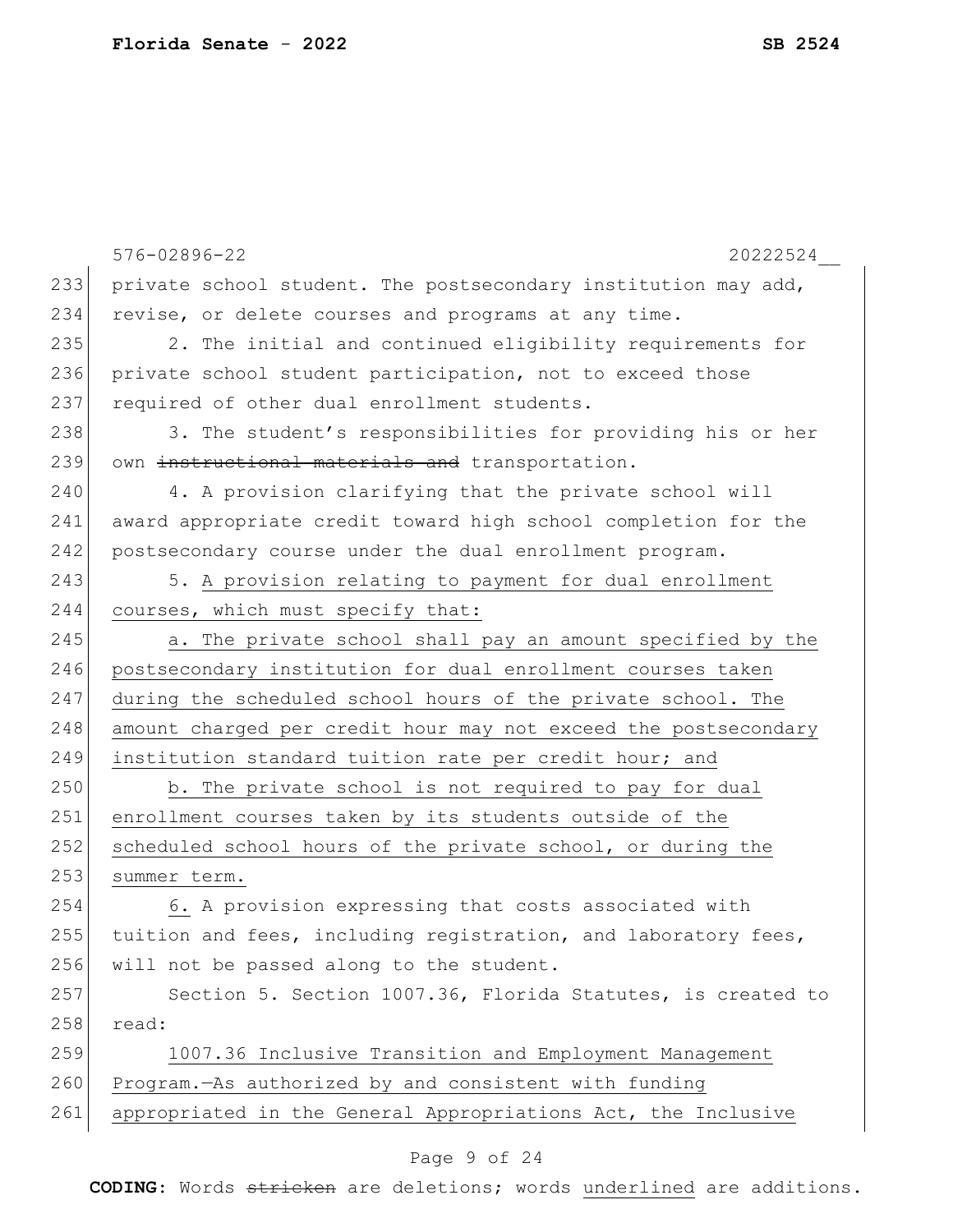|     | 576-02896-22<br>20222524                                         |
|-----|------------------------------------------------------------------|
| 262 | Transition and Employment Management Program is created for the  |
| 263 | purpose of providing young adults with disabilities who are      |
| 264 | between the ages of 16 years and 28 years with transitional      |
| 265 | skills, education, and on-the-job experience to allow them to    |
| 266 | acquire and retain permanent employment.                         |
| 267 | Section 6. Section 1008.3651, Florida Statutes, is created       |
| 268 | to read:                                                         |
| 269 | 1008.3651 The Seal of Excellence in Advancing Literacy.-         |
| 270 | (1) The Legislature finds that there is a need for a             |
| 271 | performance incentive program for outstanding faculty and staff  |
| 272 | in schools that demonstrate growth in early literacy attainment. |
| 273 | (2) The Seal of Excellence in Advancing Literacy is created      |
| 274 | to provide financial awards to public schools, including charter |
| 275 | schools, which demonstrate growth in early literacy. By October  |
| 276 | 1, 2022, the State Board of Education shall adopt rules          |
| 277 | establishing the criteria for earning the seal. The criteria     |
| 278 | must include metrics for schools to earn the seal by             |
| 279 | demonstrating exemplary performance with respect to reading      |
| 280 | instruction for students enrolled in kindergarten through grade  |
| 281 | 2. The criteria must:                                            |
| 282 | (a) Prioritize advancing the abilities of the lowest             |
| 283 | performing students at least one grade level in each grade; and  |
| 284 | (b) Allow schools to earn the seal by advancing the              |
| 285 | abilities of students at least one grade level in each grade.    |
| 286 | (3) All schools that meet the criteria established under         |
| 287 | subsection (2) shall receive financial awards depending on the   |
| 288 | availability of funds as appropriated in the General             |
| 289 | Appropriations Act. Funds must be distributed to the school's    |
| 290 | fiscal agent and placed in the school's account and must be used |
|     |                                                                  |

# Page 10 of 24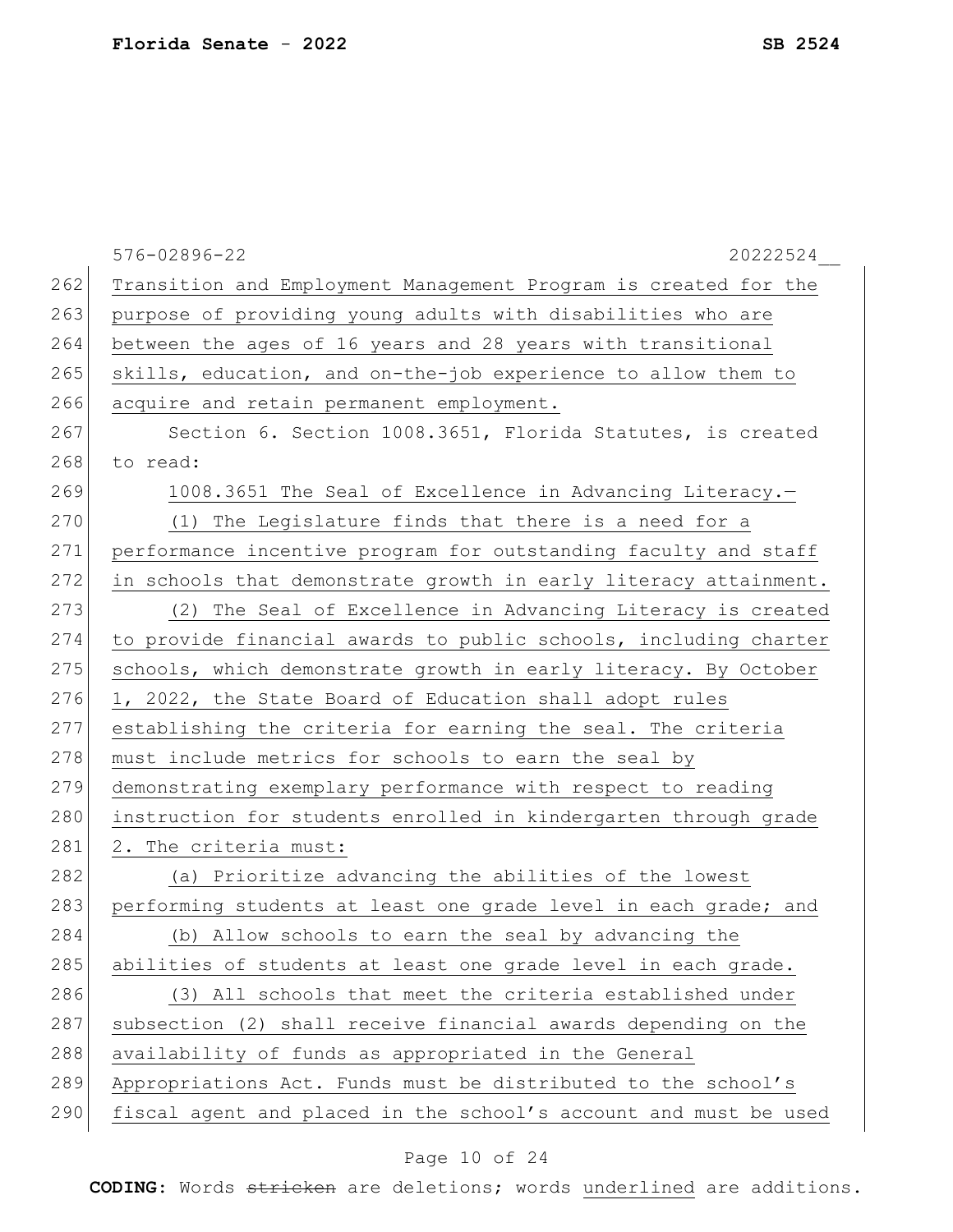|     | 576-02896-22<br>20222524                                                      |
|-----|-------------------------------------------------------------------------------|
| 291 | for the purposes specified in subsection $(4)$ , as determined                |
| 292 | jointly by the school's staff and the school advisory council.                |
| 293 | If the school staff and the school advisory council cannot reach              |
| 294 | agreement regarding the use of the funds by February 1 of the                 |
| 295 | school year for which they are allocated, the awards must be                  |
| 296 | distributed equally to all instructional personnel, as defined                |
| 297 | in s. 1012.01(2), teaching in the school at that time. If a                   |
| 298 | school that earned a seal is no longer in existence at the time               |
| 299 | the award is paid, the district school superintendent must                    |
| 300 | distribute the funds in the form of a bonus to instructional                  |
| 301 | personnel who taught at the school in the previous year.                      |
| 302 | (4) Awards must be used for one or more of the following:                     |
| 303 | (a) Nonrecurring financial incentives to instructional                        |
| 304 | personnel and staff.                                                          |
| 305 | (b) Nonrecurring expenditures for educational equipment or                    |
| 306 | materials to assist in maintaining and improving student                      |
| 307 | performance.                                                                  |
| 308 | (c) Other personnel for the school to assist in maintaining                   |
| 309 | and improving student performance.                                            |
| 310 |                                                                               |
| 311 | Notwithstanding any other provision of law to the contrary,                   |
| 312 | incentive awards are not subject to collective bargaining.                    |
| 313 | Section 7. Subsection $(2)$ , paragraph $(a)$ of subsection $(3)$ ,           |
| 314 | and subsections $(5)$ , $(7)$ , $(8)$ , and $(9)$ of section 1009.30,         |
| 315 | Florida Statutes, are amended to read:                                        |
| 316 | 1009.30 Dual Enrollment Scholarship Program.-                                 |
| 317 | (2) The Department of Education shall administer the Dual                     |
| 318 | Enrollment Scholarship Program in accordance with rules adopted               |
| 319 | by the State Board of Education pursuant to subsection (8) $\left(9\right)$ . |

# Page 11 of 24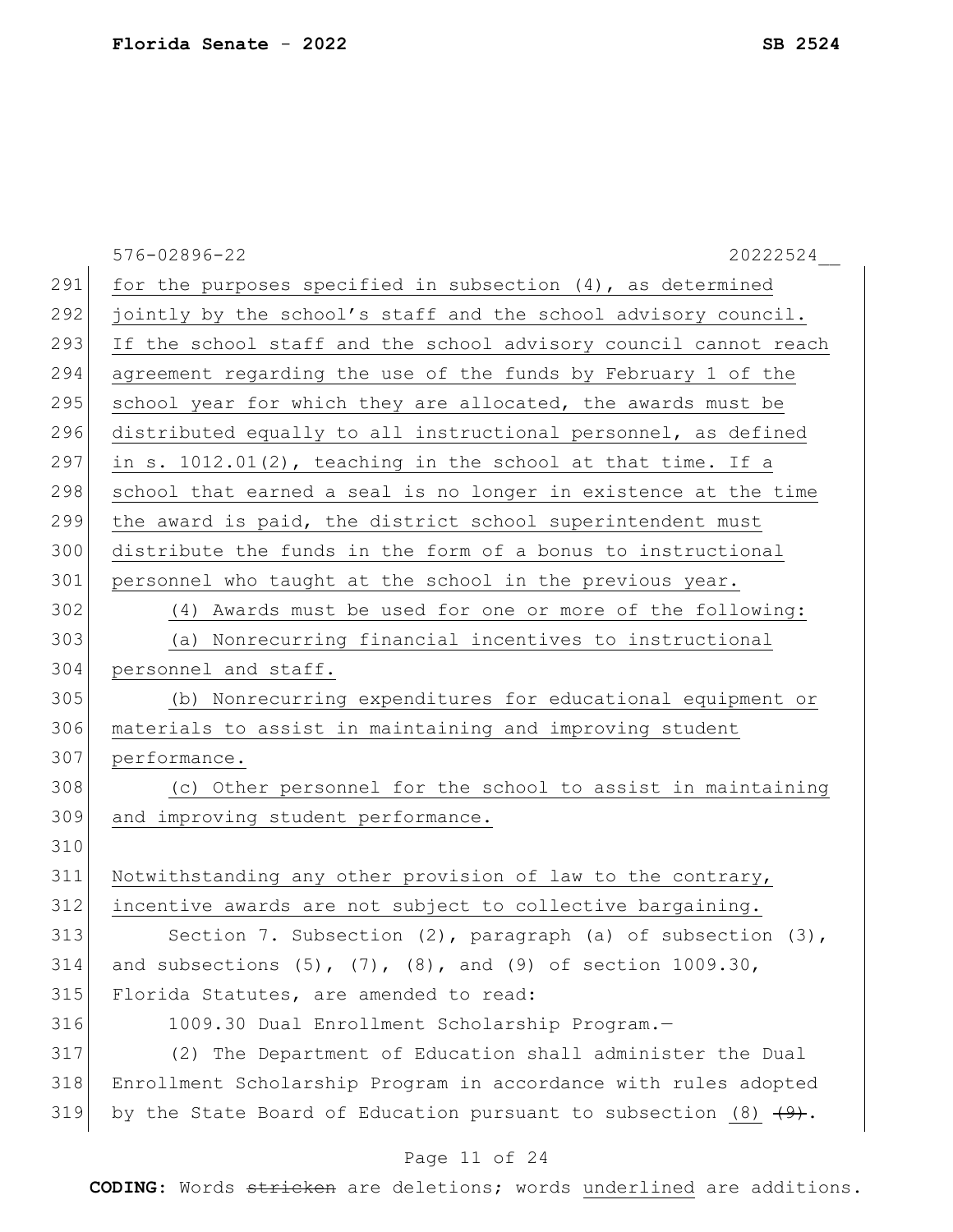|     | 576-02896-22<br>20222524                                         |
|-----|------------------------------------------------------------------|
| 320 | (3) (a) Beginning in the 2021 fall term, The program shall       |
| 321 | reimburse eligible postsecondary institutions for tuition and    |
| 322 | related instructional materials costs for dual enrollment        |
| 323 | courses taken during the fall or spring terms by eligible        |
| 324 | students, consisting of:                                         |
| 325 | 1. Private school students who take dual enrollment courses      |
| 326 | pursuant to s. 1007.271(24)(b) 5.b.; or                          |
| 327 | 2. Home education program secondary students during the          |
| 328 | fall or spring terms.                                            |
| 329 | (5) Annually, by March $15$ , Each participating institution     |
| 330 | must report to the department any eligible secondary students    |
| 331 | from private schools or home education programs who were         |
| 332 | enrolled during the previous fall or spring terms within 30 days |
| 333 | after the end of regular registration. Annually, by July 15,     |
| 334 | Each participating institution must report to the department any |
| 335 | eligible public school, private school, or home education        |
| 336 | program students who were enrolled during the summer term within |
| 337 | 30 days after the end of regular registration. For each dual     |
| 338 | enrollment course in which the student is enrolled, the report   |
| 339 | must include a unique student identifier, the postsecondary      |
| 340 | institution name, the postsecondary course number, and the       |
| 341 | postsecondary course name. The department shall reimburse each   |
| 342 | participating institution no later than 30 days after the        |
| 343 | institution has reported enrollment for that term.               |
| 344 | (7) For dual enrollment courses taken during the fall and        |
| 345 | spring terms, the department must reimburse institutions by      |
| 346 | April 15 of the same year. For dual enrollment courses taken     |
| 347 | during the summer term, the department must reimburse            |
| 348 | institutions by August 15 of the same year, before the beginning |

Page 12 of 24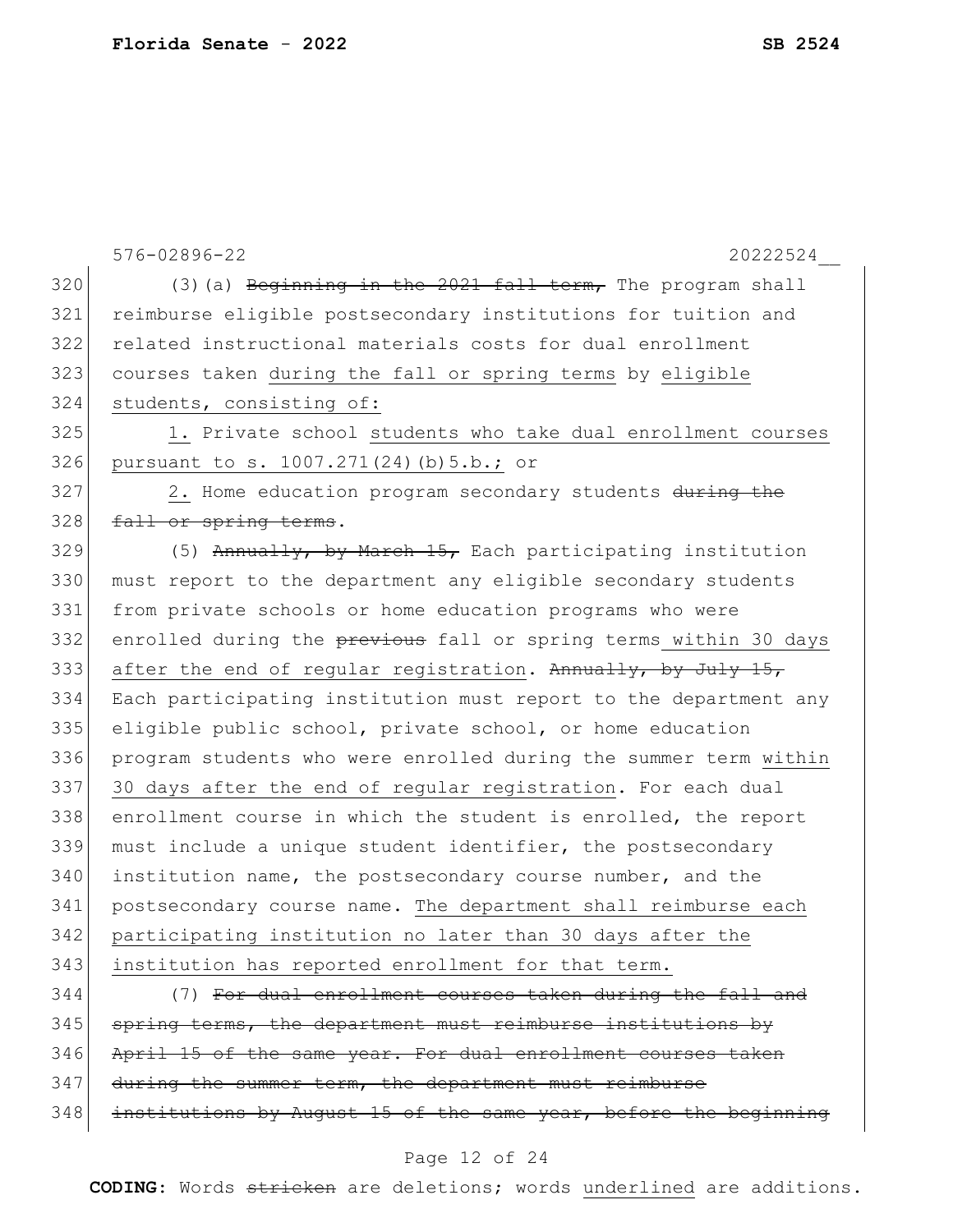|     | 576-02896-22<br>20222524                                         |
|-----|------------------------------------------------------------------|
| 349 | of the next academic year.                                       |
| 350 | (8) Reimbursement for dual enrollment courses is contingent      |
| 351 | upon an appropriation in the General Appropriations Act each     |
| 352 | year. If the statewide reimbursement amount is greater than the  |
| 353 | appropriation, the institutional reimbursement amounts specified |
| 354 | in subsection (6) shall be prorated among the institutions that  |
| 355 | have reported eligible students to the department by the         |
| 356 | deadlines specified in subsection (5).                           |
| 357 | $(8)$ $(4)$ The State Board of Education shall adopt rules to    |
| 358 | implement this section.                                          |
| 359 | Section 8. Subsection (3) of section 1011.48, Florida            |
| 360 | Statutes, is amended to read:                                    |
| 361 | 1011.48 Establishment of educational research centers for        |
| 362 | child development.-                                              |
| 363 | (3) Each center is authorized to charge fees for the care        |
| 364 | and services it provides, subject to the fees authorized by s.   |
| 365 | 1009.24(14). Such fees must be approved by the Board of          |
| 366 | Governors and may be imposed on a sliding scale based on ability |
| 367 | to pay or any other factors deemed relevant by the board.        |
| 368 | Section 9. Paragraph (d) of subsection (6), paragraphs (a)       |
| 369 | and (b) of subsection $(7)$ , and subsection $(8)$ of section    |
| 370 | 1011.62, Florida Statutes, are amended to read:                  |
| 371 | 1011.62 Funds for operation of schools.-If the annual            |
| 372 | allocation from the Florida Education Finance Program to each    |
| 373 | district for operation of schools is not determined in the       |
| 374 | annual appropriations act or the substantive bill implementing   |
| 375 | the annual appropriations act, it shall be determined as         |
| 376 | follows:                                                         |
| 377 | (6) CATEGORICAL FUNDS.-                                          |

# Page 13 of 24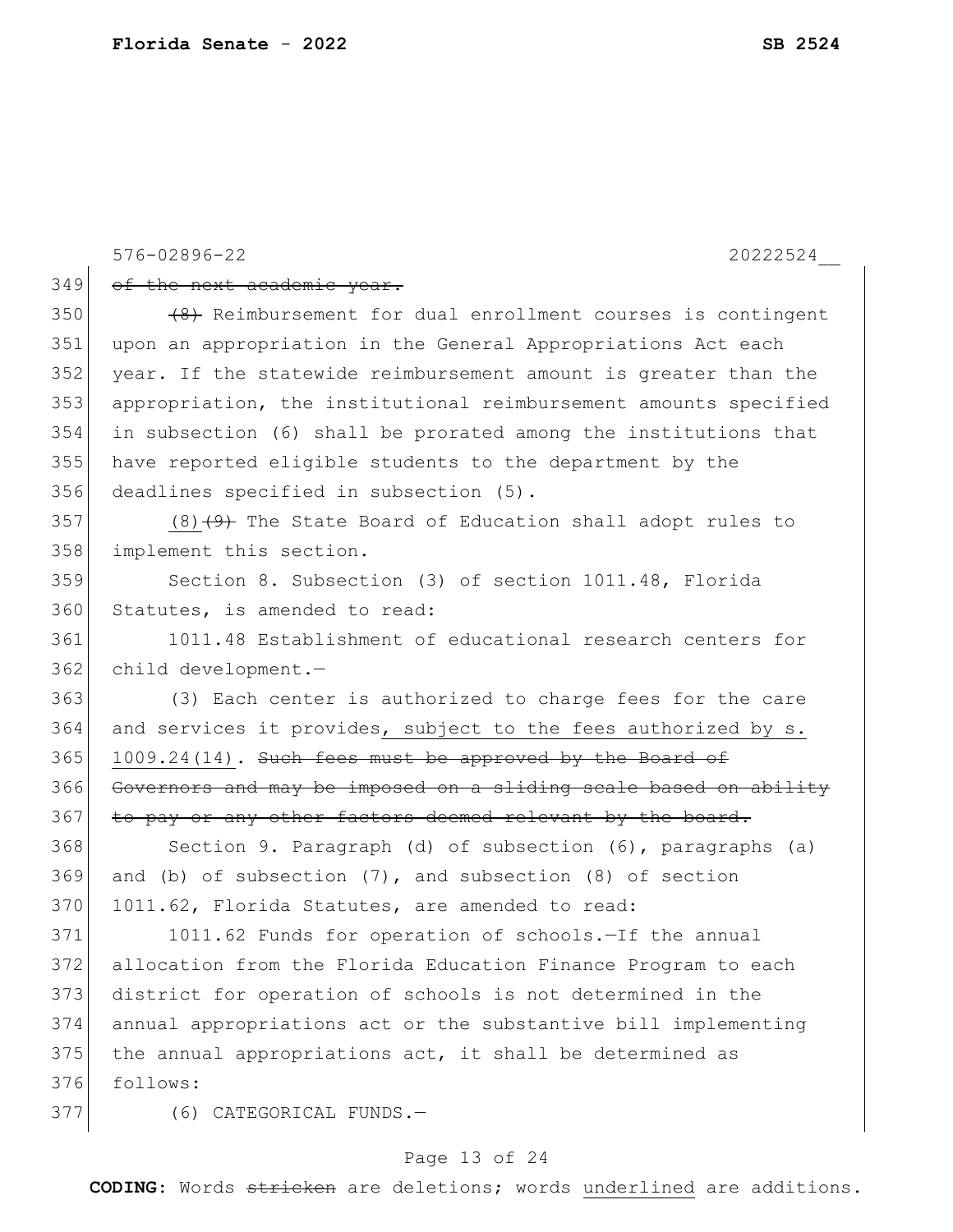```
576-02896-22 20222524__
378 (d) If a district school board transfers funds from its
379 evidence-based reading instruction allocation, the board must 
380 also submit to the Department of Education an amendment
381 describing the changes that the district is making to its 
382 reading plan approved pursuant to paragraph (8) (e) \overline{(8) (d)}.
383 (7) DETERMINATION OF SPARSITY SUPPLEMENT.—
384 (a) Annually, in an amount to be determined by the
385 Legislature through the General Appropriations Act, there shall 
386 be added to the basic amount for current operation of the FEFP 
387 qualified districts a sparsity supplement which shall be 
388 computed as follows:
389
           Sparsity 
           Factor =
                       1101.8918 – 0.1101
390
                        2700 + 
                       district
                       sparsity
                         index
391
392 except that districts with a sparsity index of 1,000 or less
393 shall be computed as having a sparsity index of 1,000, and
394 districts having a sparsity index of 7,308 and above shall be 
395 computed as having a sparsity factor of zero. A qualified 
396 district's full-time equivalent student membership shall equal 
397 or be less than that prescribed annually by the Legislature in 
398 the appropriations act. The amount prescribed annually by the
399 Legislature shall be no less than 17,000, but no more than
400 30,000 <del>24,000</del>.
```
### Page 14 of 24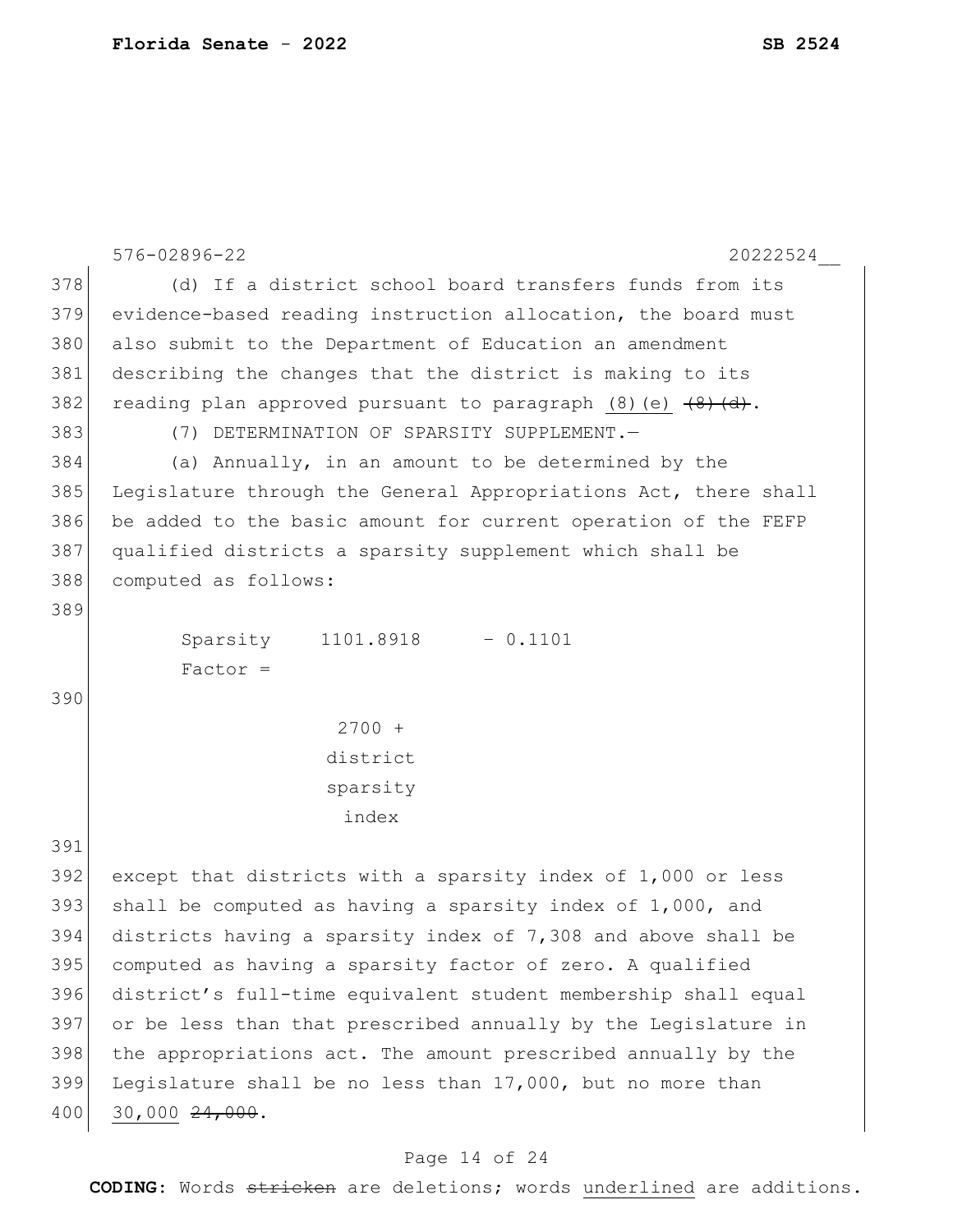576-02896-22 20222524\_\_

401 (b) The district sparsity index shall be computed by 402 dividing the total number of full-time equivalent students in 403 all programs in the district by the number of senior high school 404 centers in the district, not in excess of three, which centers 405 are approved as permanent centers by a survey made by the 406 Department of Education. For districts with a full-time 407 equivalent student membership of at least 20,000, but no more 408 than 30,000  $24,000$ , the index shall be computed by dividing the 409 total number of full-time equivalent students in all programs by 410 the number of permanent senior high school centers in the 411 district, not in excess of four.

412 (8) EVIDENCE-BASED READING INSTRUCTION ALLOCATION.—

413 (a) The evidence-based reading instruction allocation is 414 created to provide comprehensive reading instruction to students 415 in prekindergarten kindergarten through grade 12, with priority 416 given to students including certain students who have completed 417 the Voluntary Prekindergarten Education Program and who are at 418 risk of being identified as having a substantial deficiency in 419 early literacy skills under s. 1008.25(8)(c). Each school 420 district that has one or more of the 300 lowest-performing 421 elementary schools based on a 3-year average of the state 422 reading assessment data must use the school's portion of the 423 allocation to provide an additional hour per day of intensive 424 reading instruction for the students in each school. The 425 additional hour may be provided within the school day. Students 426 enrolled in these schools who earned a level 4 or level 5 score  $427$  on the statewide, standardized English Language Arts assessment 428 for the previous school year may participate in the additional 429 hour of instruction. Exceptional student education centers may

#### Page 15 of 24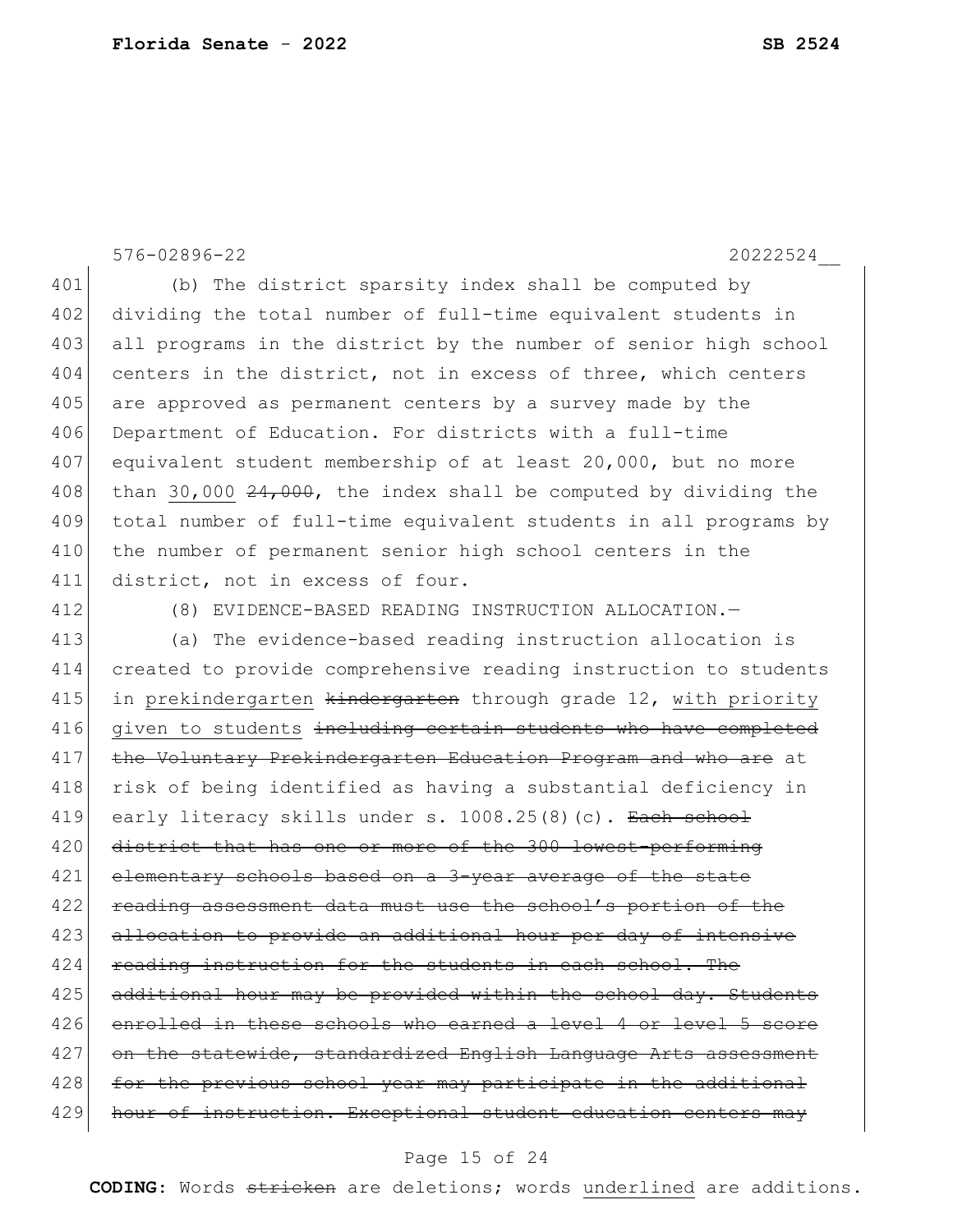576-02896-22 20222524\_\_

430 not be included in the 300 schools. The

431 (b) Intensive reading instruction for students who have 432 reading deficiencies must delivered in this additional hour 433 shall include: evidence-based reading instruction that has been 434 proven to accelerate progress of students exhibiting a reading 435 deficiency; differentiated instruction based on screening, 436 diagnostic, progress monitoring, or student assessment data to 437 meet students' specific reading needs; explicit and systematic 438 reading strategies to develop phonemic awareness, phonics, 439 fluency, vocabulary, and comprehension, with more extensive 440 opportunities for quided practice, error correction, and 441 feedback; and the coordinated integration of civic literacy, 442 science, and mathematics-text reading, text discussion, and 443 writing in response to reading.

444 (c)  $\left(\frac{b}{b}\right)$  Funds for comprehensive, evidence-based reading 445 instruction shall be allocated annually to each school district 446 in the amount provided in the General Appropriations Act. Each 447 eligible school district shall receive the same minimum amount 448 as specified in the General Appropriations Act, and any 449 remaining funds shall be distributed to eligible school 450 districts based on each school district's proportionate share of 451 K-12 base funding.

452 (d)  $\left\{ \frac{e}{f} \right\}$  Funds allocated under this subsection must be used 453 to provide a system of comprehensive reading instruction to 454 students enrolled in the K-12 programs and certain students who 455 exhibit a substantial deficiency in early literacy and completed 456 the Voluntary Prekindergarten Education Program pursuant to s. 457 1008.25(5)(b), which may include the following:

458 1. Additional time An additional hour per day of evidence-

### Page 16 of 24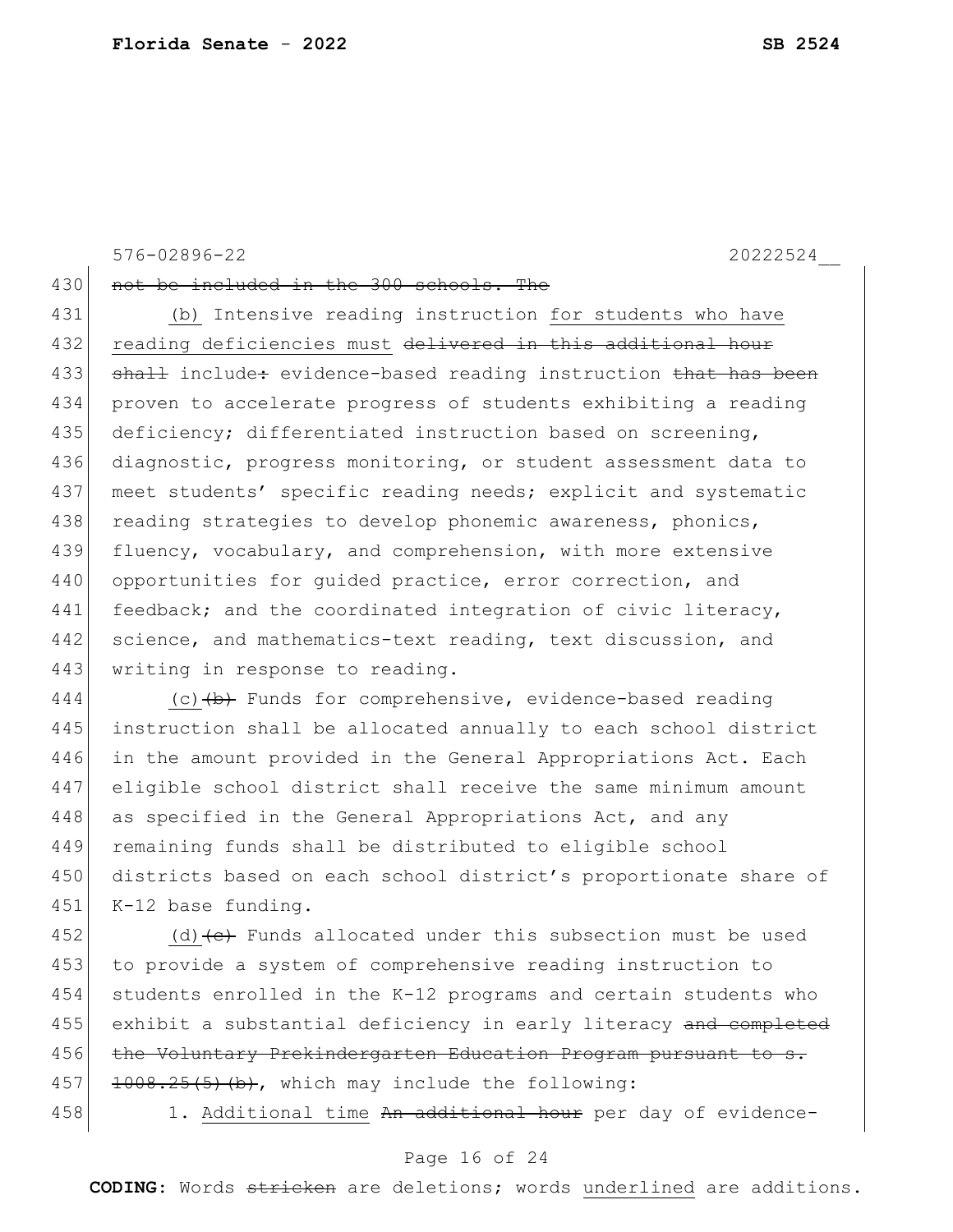|     | 576-02896-22<br>20222524                                           |
|-----|--------------------------------------------------------------------|
| 459 | based intensive reading instruction to students, which may be      |
| 460 | delivered during or outside of the regular school day in the 300   |
| 461 | lowest-performing elementary schools by teachers and reading       |
| 462 | specialists who have demonstrated effectiveness in teaching        |
| 463 | reading as required in paragraph (a).                              |
| 464 | 2. Kindergarten through grade 12 5 evidence-based intensive        |
| 465 | reading interventions provided by reading intervention teachers    |
| 466 | during the school day and in the required extra hour for           |
| 467 | students identified as having a substantial reading deficiency.    |
| 468 | 3. Highly qualified reading coaches, who must be certified         |
| 469 | or endorsed in reading, to specifically support teachers in        |
| 470 | making instructional decisions based on student data, and          |
| 471 | improve teacher delivery of effective reading instruction,         |
| 472 | intervention, and reading in the content areas based on student    |
| 473 | need.                                                              |
| 474 | 4. Professional development for school district teachers in        |
| 475 | scientifically researched and evidence-based reading               |
| 476 | instruction, including strategies to teach reading in content      |
| 477 | areas and with an emphasis on technical and informational text,    |
| 478 | to help instructional personnel and certified prekindergarten      |
| 479 | teachers funded in the Florida Education Finance Program school    |
| 480 | district teachers earn a certification, a credential, or an        |
| 481 | endorsement, or an advanced degree in scientifically researched    |
| 482 | and evidence-based reading instruction.                            |
| 483 | 5. Summer reading camps, using only teachers or other              |
| 484 | district personnel who possess an early literacy micro-            |
| 485 | credential as specified in s. 1012.5861 or are certified or        |
| 486 | endorsed in reading consistent with s. $1008.25(7)(b)3.$ , for all |
| 487 | students in kindergarten through grade $5\,2$ who demonstrate a    |

# Page 17 of 24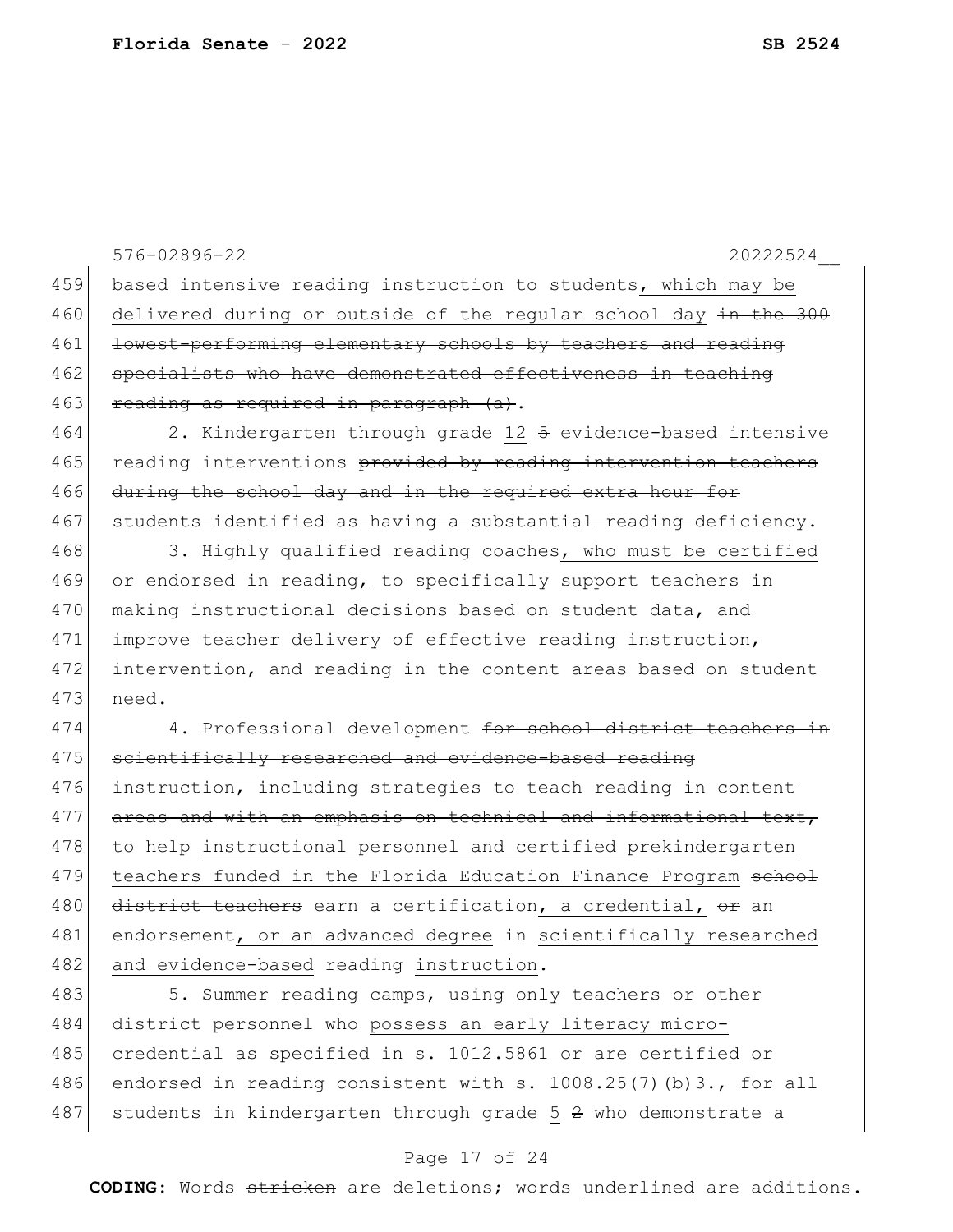|     | 576-02896-22<br>20222524                                                            |
|-----|-------------------------------------------------------------------------------------|
| 488 | reading deficiency as determined by district and state                              |
| 489 | assessments, students in grades 3 through 5 who score at Level 1                    |
| 490 | on the statewide, standardized English Language Arts assessment,                    |
| 491 | and certain students who exhibit a substantial deficiency in                        |
| 492 | early literacy and completed the Voluntary Prekindergarten                          |
| 493 | Education Program under s. 1008.25(5)(b).                                           |
| 494 | 6. Scientifically researched and evidence-based                                     |
| 495 | supplemental instructional materials as identified by the Just                      |
| 496 | Read, Florida! Office pursuant to s. 1001.215(8).                                   |
| 497 | 7. Incentives for instructional personnel and certified                             |
| 498 | prekindergarten teachers funded in the Florida Education Finance                    |
| 499 | Program who possess a reading certification or endorsement or an                    |
| 500 | early literacy micro-credential as specified in s. 1012.5861 and                    |
| 501 | provide educational support to improve student literacy                             |
| 502 | Evidence-based intensive reading interventions for students in                      |
| 503 | kindergarten through grade 12 who have been identified as having                    |
| 504 | a substantial reading deficiency or who are reading below grade                     |
| 505 | level as determined by the statewide, standardized English                          |
| 506 | Language Arts assessment or for certain students who exhibit a                      |
| 507 | substantial deficiency in early literacy and completed the                          |
| 508 | Voluntary Prekindergarten Education Program under s.                                |
| 509 | 1008.25(5)(b).                                                                      |
| 510 | 8. Tutoring in reading.                                                             |
| 511 | (e) $1.\left(\frac{d}{d}\right)$ . Annually, by a date determined by the Department |
| 512 | of Education but before May 1, school districts shall submit a                      |
| 513 | comprehensive reading plan, approved by the applicable district                     |
| 514 | school board, charter school governing board, or lab school                         |
| 515 | board of trustees, for the specific use of the evidence-based                       |
| 516 | reading instruction allocation in the format prescribed by the                      |

# Page 18 of 24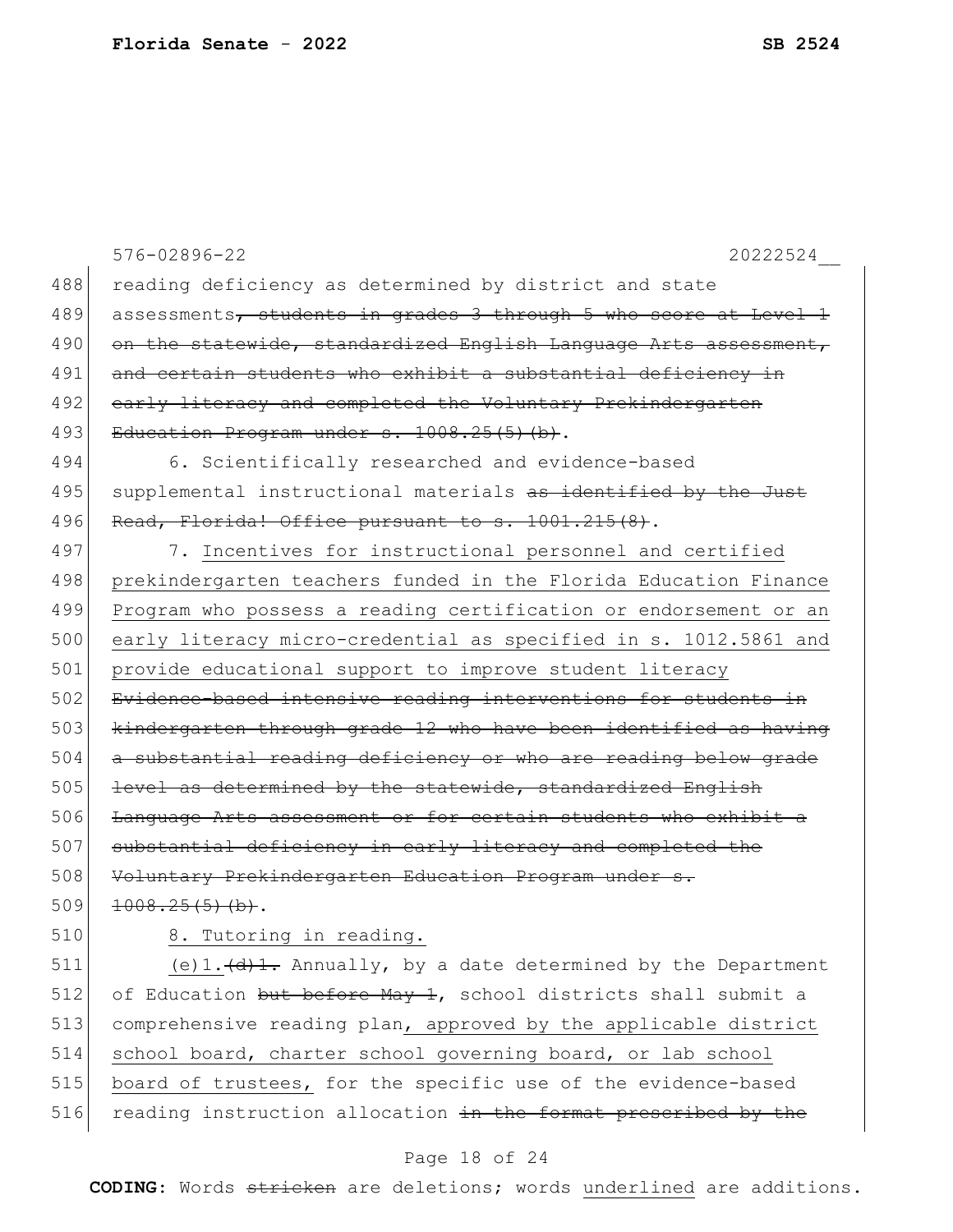576-02896-22 20222524\_\_ 517 department for review and approval by the Just Read, Florida! 518 Office created pursuant to s. 1001.215. The plan format shall be 519 developed with input from school district personnel, including 520 teachers and principals, and shall provide for intensive reading 521 interventions identified through a root-cause analysis of 522 student performance data and reflection tool developed by the 523 department to evaluate the effectiveness of interventions 524 implemented in the prior year. 525 2. Intensive reading interventions must be delivered by 526 instructional personnel who possess the early literacy 527 intervention micro-credential as provided in s. 1012.5861 or are 528 certified or endorsed in reading and must incorporate evidence-529 based strategies identified by the Just Read, Florida! Office 530 pursuant to s. 1001.215(8). Instructional personnel who possess 531 an early literacy micro-credential as specified in s. 1012.5861 532 and are delivering intensive reading interventions must be 533 supervised by an individual certified or endorsed in reading. 534 For the purposes of this subsection, the term "supervision" 535 means the ability to communicate by way of telecommunication 536 with or physical presence of the certified or endorsed personnel 537 for consultation and direction of the actions of the personnel 538 with the micro-credential. 539  $\vert$  3.2. By July 1 of each year, the department shall release 540 to each school district with an approved plan its allocation of

 $541$  appropriated funds. If a school district and the Just Read, 542 Florida! Office cannot reach agreement on the contents of the 543 plan, the school district may appeal to the State Board of 544 Education for resolution. School districts shall be allowed 545 reasonable flexibility in designing their plans and shall be

#### Page 19 of 24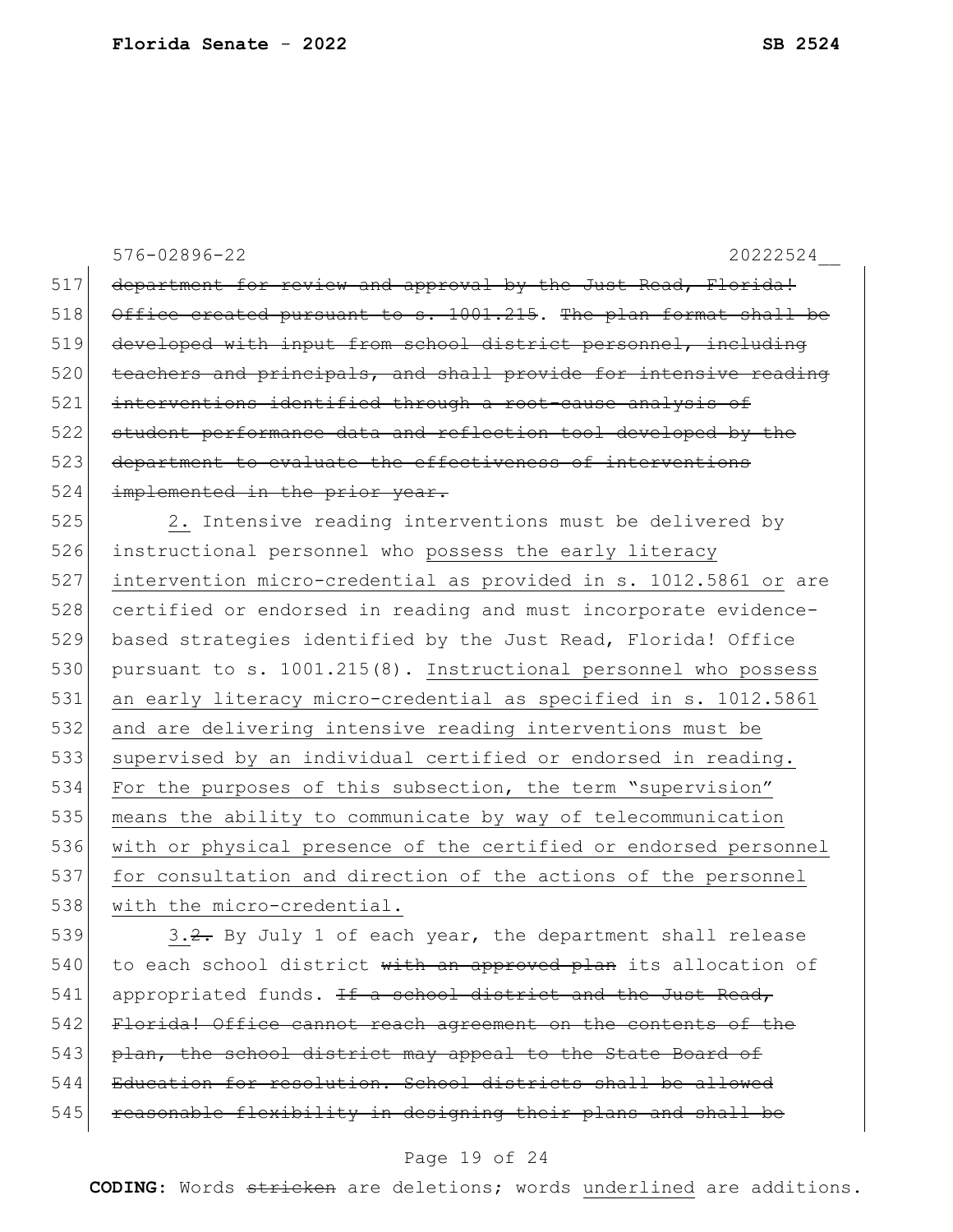### 576-02896-22 20222524\_\_

546 encouraged to offer reading intervention through innovative 547 methods, including career academies. The department shall 548 withhold funds upon a determination that reading instruction 549 allocation funds are not being used to implement the approved  $550$  plan. The department shall evaluate the implementation of each 551 district plan, including conducting site visits and collecting 552 specific data on expenditures and reading improvement results. 553 By February 1 of each year, the department shall report its 554 findings to the Legislature and the State Board of Education, 555 including any recommendations for improving implementation of 556 evidence-based reading and intervention strategies in 557 classrooms.

 $558$  3. Each school district that has a school designated as one 559 of the 300 lowest-performing elementary schools as specified in 560 paragraph (a) shall specifically delineate in the comprehensive 561 reading plan, or in an addendum to the comprehensive reading 562 plan, the implementation design and reading intervention 563 strategies that will be used for the required additional hour of 564 reading instruction. The term "reading intervention" includes 565 evidence-based strategies frequently used to remediate reading 566 deficiencies and also includes individual instruction, tutoring, 567 mentoring, or the use of technology that targets specific 568 reading skills and abilities.

569

570 For purposes of this subsection, the term "evidence-based" means 571 demonstrating a statistically significant effect on improving 572 student outcomes or other relevant outcomes as provided in 20 573 U.S.C. s.  $8101(21)(A)(i)$ .

574 Section 10. Section 1012.5861, Florida Statutes, is created

#### Page 20 of 24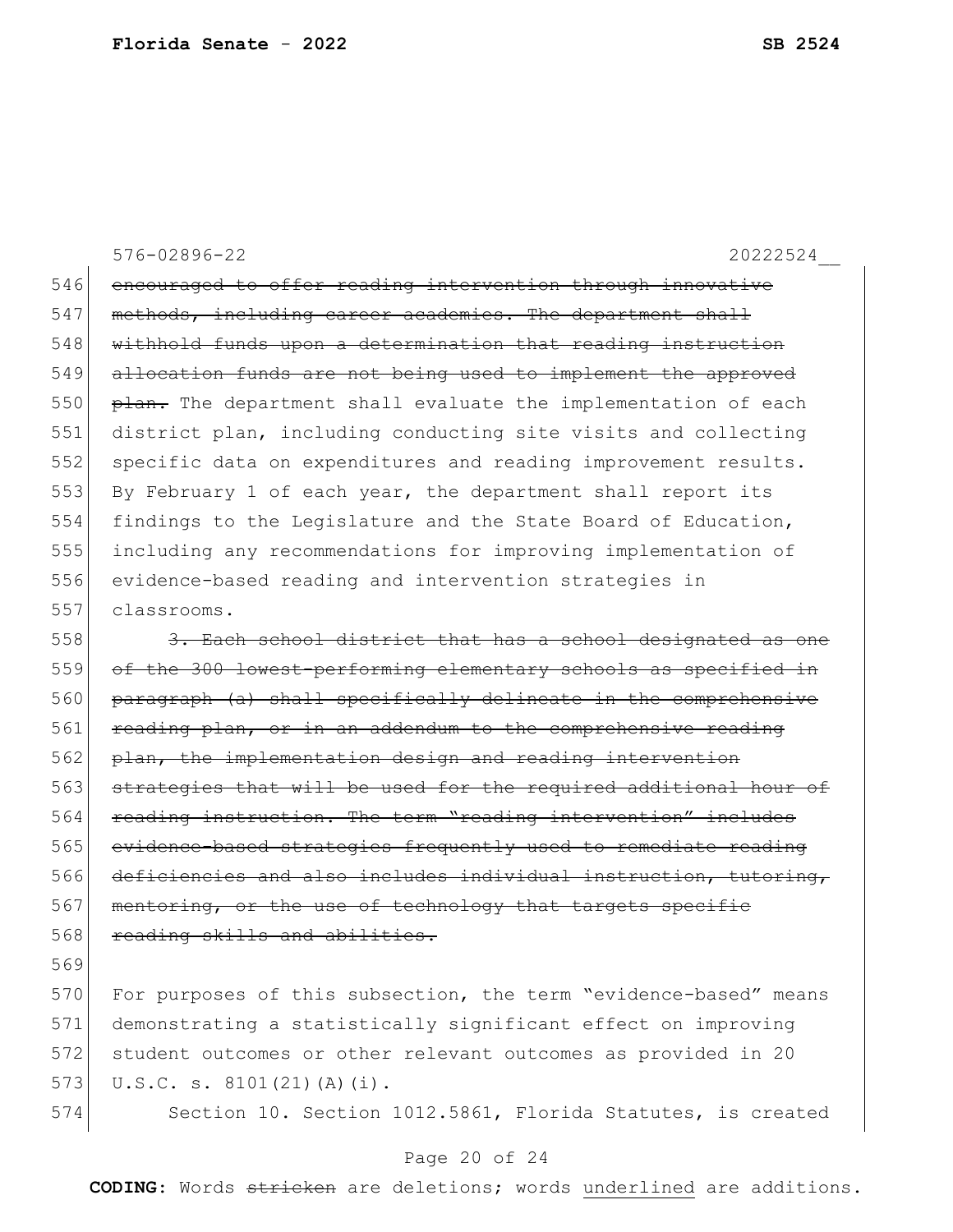|     | 576-02896-22<br>20222524                                                |
|-----|-------------------------------------------------------------------------|
| 575 | to read:                                                                |
| 576 | 1012.5861 Early Literacy Micro-Credential.-                             |
| 577 | (1) The Legislature finds that providing academically                   |
| 578 | rigorous early literacy instruction that prepares all students          |
| 579 | to be analytical readers, skillful writers, and effective               |
| 580 | communicators is paramount for student success. Therefore,              |
| 581 | district school boards and lab school boards of trustees may            |
| 582 | establish an early literacy micro-credential as an instructional        |
| 583 | model that emphasizes strong core instruction and a tiered model        |
| 584 | of reading interventions for struggling prekindergarten through         |
| 585 | grade 3 readers.                                                        |
| 586 | (2) The Department of Education shall create a statewide                |
| 587 | early literacy micro-credential focused on prekindergarten              |
| 588 | through grade 3 readers. District school boards and lab school          |
| 589 | boards of trustees may use their own micro-credential or the            |
| 590 | micro-credential created by another district school board, lab          |
| 591 | school board of trustees, or the department. Reciprocity for            |
| 592 | micro-credentials created by district school boards, lab school         |
| 593 | boards, and the department is required across all 67 districts.         |
| 594 | Charter schools must be provided access to all approved micro-          |
| 595 | credentials. By December 31, 2022, the department shall make the        |
| 596 | micro-credential available, at no cost, to instructional                |
| 597 | personnel as defined in s. 1012.01(2); prekindergarten                  |
| 598 | instructors as specified in ss. $1002.55$ , $1002.61$ , and $1002.63$ ; |
| 599 | and child care personnel as defined in ss. 1002.88(1) (e) and           |
| 600 | $402.302(3)$ .                                                          |
| 601 | (a) The micro-credential must include components on                     |
| 602 | content, student learning, pedagogy, and professional                   |
| 603 | development and must build on a strong foundation of                    |

# Page 21 of 24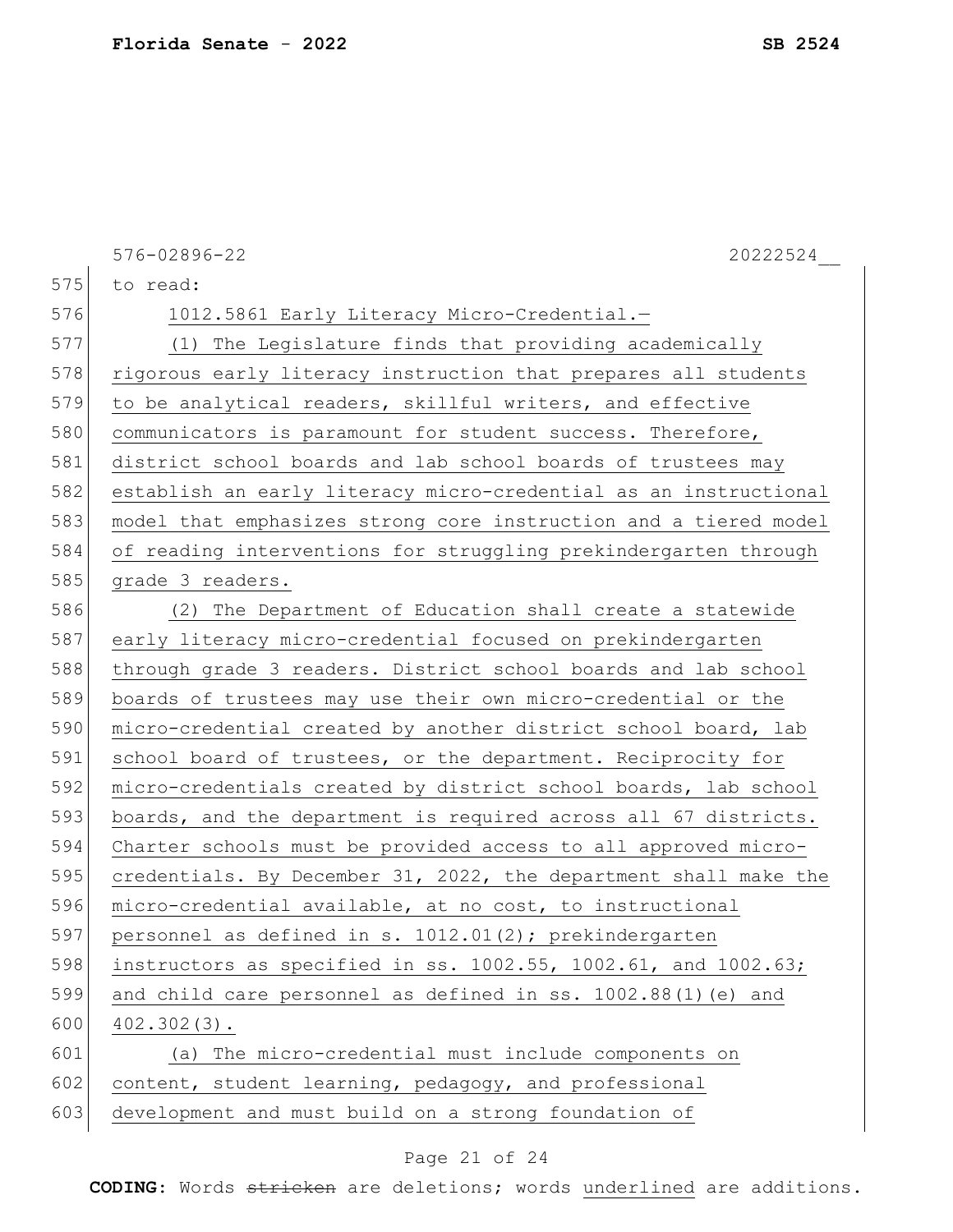|     | 576-02896-22<br>20222524                                         |
|-----|------------------------------------------------------------------|
| 604 | scientifically researched and evidence-based reading             |
| 605 | instructional and intervention programs that incorporate         |
| 606 | explicit, systematic, and sequential approaches to teaching      |
| 607 | phonemic awareness, phonics, vocabulary, fluency, and text       |
| 608 | comprehension and incorporate decodable or phonetic text         |
| 609 | instructional strategies, as identified by the Just Read,        |
| 610 | Florida! Office, pursuant to s. 1001.215(8).                     |
| 611 | (b) The micro-credential curriculum must be designed             |
| 612 | specifically for instructional personnel in prekindergarten      |
| 613 | through grade 3 and must be transferable through all grades from |
| 614 | prekindergarten through grade 3.                                 |
| 615 | (c) The micro-credential must require teachers to                |
| 616 | demonstrate competency to:                                       |
| 617 | 1. Diagnose reading difficulties and determine the               |
| 618 | appropriate range of reading interventions;                      |
| 619 | 2. Use evidence-based instructional and intervention             |
| 620 | practices, including strategies identified by the Just Read,     |
| 621 | Florida! Office pursuant to $s. 1001.215(8)$ ; and               |
| 622 | 3. Effectively use progress monitoring and intervention          |
| 623 | materials.                                                       |
| 624 | (d) The credentialing process must employ a professional         |
| 625 | development model that requires participants to engage in a job- |
| 626 | embedded credentialing process, which must include:              |
| 627 | 1. A combination of virtual and face-to-face sessions            |
| 628 | focused on building content knowledge, instructional pedagogy,   |
| 629 | data analysis, and reflective practice.                          |
| 630 | 2. Professional learning modules implemented over multiple       |
| 631 | cycles, during which participants will engage in planning and    |
| 632 | implementing instruction based on course content, followed by a  |
|     |                                                                  |

# Page 22 of 24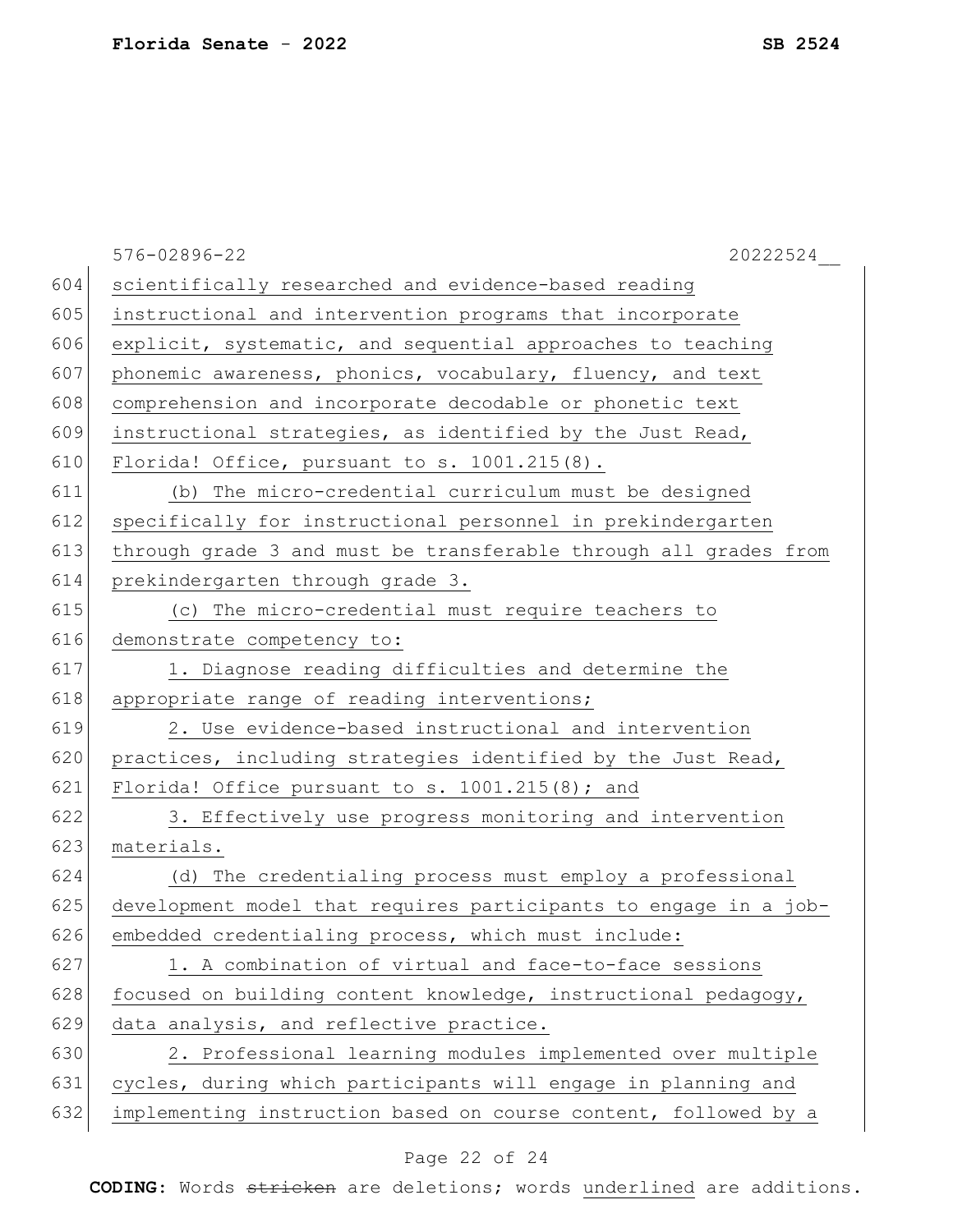|     | 576-02896-22<br>20222524                                         |
|-----|------------------------------------------------------------------|
| 633 | period of data collection, data analysis, and reflection.        |
| 634 | (e) The micro-credential must be designed for eligible           |
| 635 | instructional personnel to complete the credentialing process    |
| 636 | through a maximum of 40 hours in an online format. The           |
| 637 | department may also provide for the micro-credential to be       |
| 638 | delivered in an in-person format.                                |
| 639 | (f) The department must collaborate with, at a minimum,          |
| 640 | school district reading experts and the early learning           |
| 641 | coalitions in the development of the micro-credential. The       |
| 642 | Lastinger Center at the University of Florida and the Florida    |
| 643 | Center for Reading Research created under s. 1004.645 shall      |
| 644 | provide technical assistance to the department and district      |
| 645 | school boards in developing micro-credentials.                   |
| 646 | (g) Each district school board, lab school board of              |
| 647 | trustees, charter school, school readiness provider, and         |
| 648 | voluntary prekindergarten education program provider must        |
| 649 | annually complete and submit to the department a notarized       |
| 650 | compliance statement certifying that the micro-credential in use |
| 651 | in the district or lab school meets the requirements of this     |
| 652 | section and specifying the agency that developed and approved    |
| 653 | the micro-credential.                                            |
| 654 | (3) The State Board of Education shall adopt rules to            |
| 655 | implement this section.                                          |
| 656 | Section 11. Paragraph (g) of subsection (2) of section           |
| 657 | 1003.621, Florida Statutes, is amended to read:                  |
| 658 | 1003.621 Academically high-performing school districts.-It       |
| 659 | is the intent of the Legislature to recognize and reward school  |
| 660 | districts that demonstrate the ability to consistently maintain  |
| 661 | or improve their high-performing status. The purpose of this     |
|     |                                                                  |

## Page 23 of 24